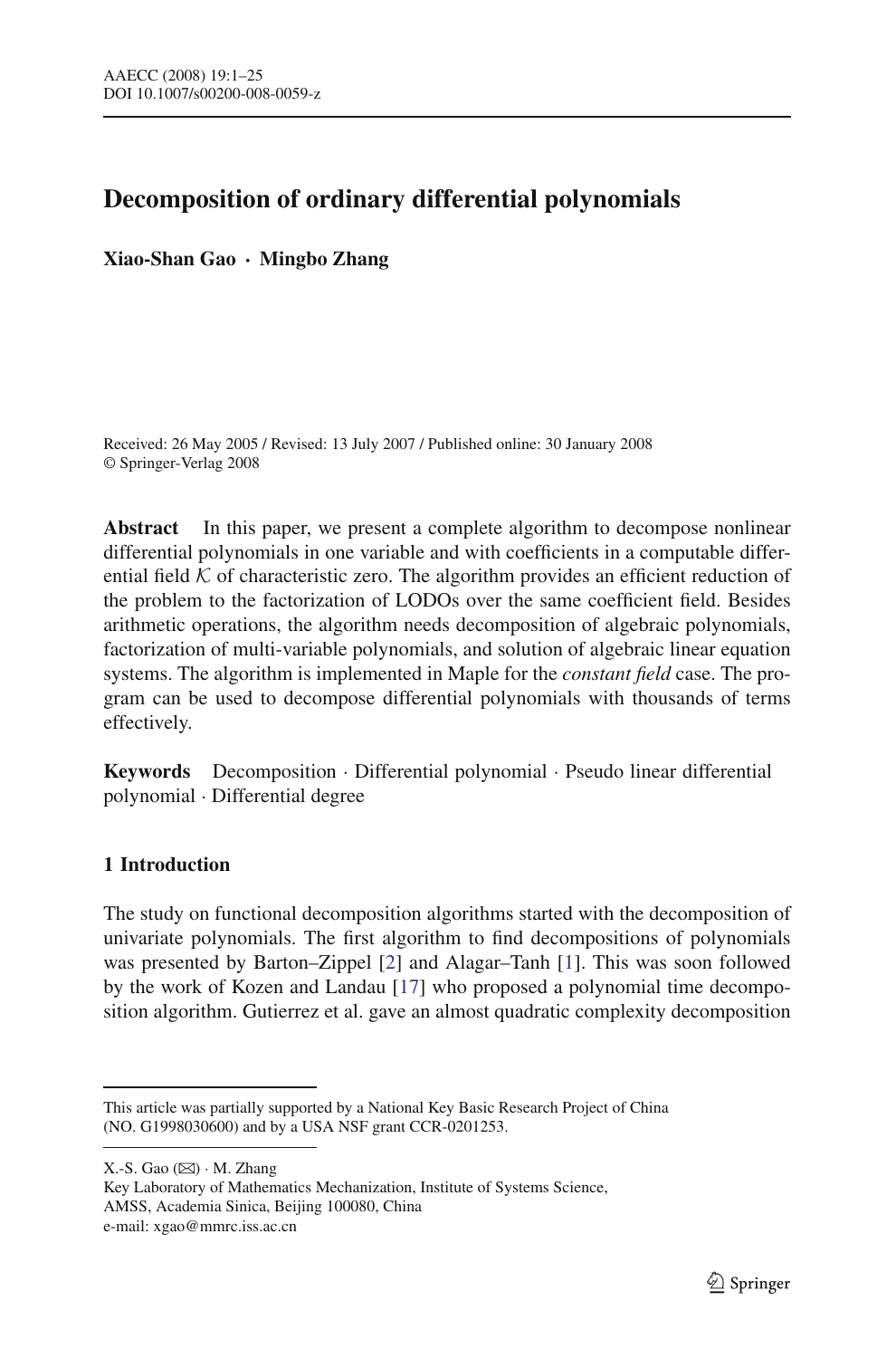algorithm in [\[11\]](#page-23-2). Gathen proposed algorithms to find univariate decompositions in both of the tame and the wild cases [\[31](#page-24-1)[,32](#page-24-2)]. Gathen et al. proposed an algorithm to find univariate decomposition factors of multivariate polynomials [\[12](#page-23-3)[,33](#page-24-3)]. Decomposition algorithms and unirational fields were discussed in [\[13](#page-23-4)[,14](#page-24-4)]. In [\[34](#page-24-5)], Zippel presented polynomial time algorithms to decompose a given univariate rational function over an arbitrary field.

The decomposition of differential polynomials is much more difficult, even in the linear case, which is equivalent to the factorization of linear ordinary differential operators (LODOs). The first algorithms to factor LODOs proposed by Bronstein, Petkovšek, and Schwarz [\[3,](#page-23-5)[21\]](#page-24-6) were based on the classical work of Beke. These algorithms reduce the construction of the right factor into the problem of finding hyper-exponential solutions of the so-called associated equations. Another approach based on the eigenring associated with the LODO was proposed by van der Put and Singer [\[28\]](#page-24-7). In [\[29](#page-24-8)[,30](#page-24-9)], van Hoeij proposed algorithms to factor an LODO with rational functions as well as power series coefficients. This algorithm was extended to factor LODOs over an exponential extension of a base field by Fredet [\[5\]](#page-23-6). In [\[26](#page-24-10)], Tsarev presented an algorithm for complete enumeration of all factorizations of an LODO. In [\[9](#page-23-7)], Giesbrecht and Zhang presented methods to find factorizations for the more general Ore polynomials over the rational function field of positive characteristic. In [\[10](#page-23-8)], Grigor'ev showed that the worst case complexity of factoring LODOs is exponential.

The problem of decomposing nonlinear differential polynomials was discussed in the classic work by Königsberger [\[16](#page-24-11)]. In [\[27\]](#page-24-12), Tsarev considered differential polynomials of the form  $y_n - R(x, y, \ldots, y_{n-1})$  and gave a decision procedure for the existence of a decomposition. The decomposition of differential polynomials is reduced to the solution of a system of nonlinear differential equations, which is generally considered a very difficult task. Sosnin proposed an algorithm to find a non-parametric decomposition of differential polynomials [\[25\]](#page-24-13). In [\[7\]](#page-23-9), we gave an algorithm to find decompositions of differential polynomials over a constant field. In this paper, a complete decomposition algorithm for differential polynomials over any field *K* of characteristic zero will be presented.

Decomposition algorithms could be used to simplify the solution of differential equations. Applications of the factorization of LODOs to compute closed form solutions and to determine the Galois group were discussed by Singer and Ulmer [\[22](#page-24-14)[,23](#page-24-15)]. In [\[18](#page-24-16)], Hu solved a problem of equilibrium of elastic body with the decomposition of differential equations.

The basic idea to decompose a given differential polynomial  $f = g \circ h$  is as follows. We first try to find a polynomial decomposition for  $f$ , where  $g$  is a univariate algebraic polynomial. If *f* does not have a polynomial decomposition, we may find a set of possible separants of *h*. For each possible separant *S* of *h*, we try to find a possible right factor *h*. This procedure is divided into two phases: in the first phase presented in Sect. [3,](#page-4-0) we can find a differential polynomial  $p$  such that if  $h$  is a right decomposition factor of *f* with separant *S*, then *h* is also a right decomposition factor of *p* and the left decomposition factor of *p* w.r.t. *h* is pseudo linear (for definition, see Sect. [3\)](#page-4-0). In the second phase presented in Sect. [4,](#page-8-0) the pseudo linear case is reduced to factorization of LODOs and the solution of algebraic parametric linear equation systems. The second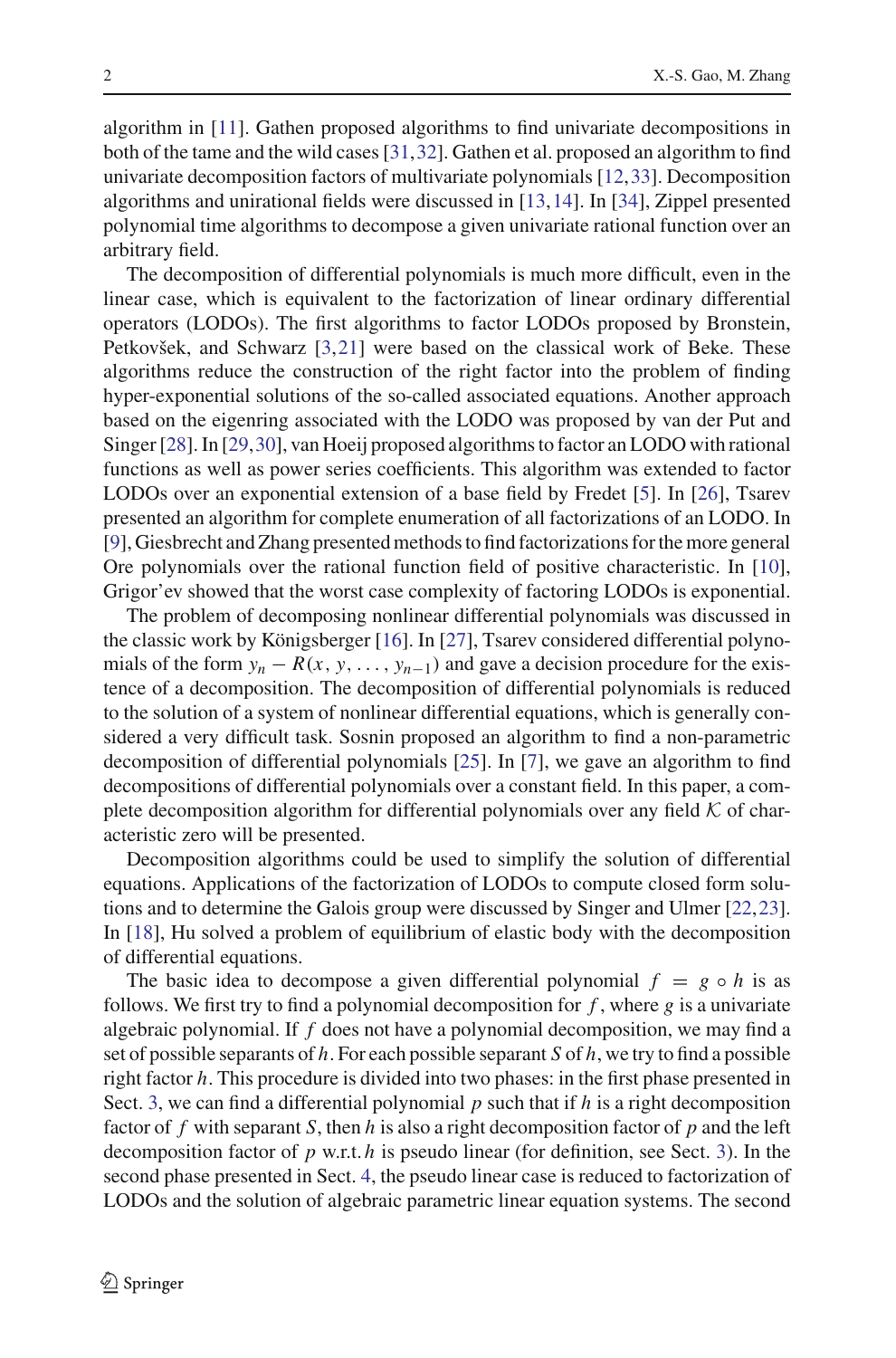phase is the key contribution of the paper. After the right decomposition factor *h* is obtained, it is easy to find *g*.

The algorithm is implemented in Maple for the constant coefficient field case. Our experiments show that the program can be used to decompose differential polynomials with thousands of terms efficiently. To implement our algorithm for the case of rational function field, we need to have an implementation which could give all the possible factorizations for an LODO. This problem itself is also a difficult task and we do not find such an implementation. Based on our experiments on the constant field case and the analysis of our algorithm, our algorithm provides an efficient reduction of the decomposition of nonlinear differential polynomials to linear ones.

The paper is organized as follows. In Sect. [2,](#page-2-0) we present the necessary notations and preliminary results. In Sect. [3,](#page-4-0) we show how to reduce the general case to pseudo linear case. In Sect. [4,](#page-8-0) the pseudo linear case is solved. In Sect. [5,](#page-20-0) we give the main algorithm and experimental results. In Sect. [6,](#page-23-10) we give the conclusions.

#### <span id="page-2-0"></span>**2 Decomposition of differential polynomials**

Let  $K$  be a computable differential field of characteristic zero,  $C_K$  the constant field of  $K$ , y a differential indeterminate,  $K\{y\}$  the ordinary differential polynomial ring over *K*. An element in  $K{y}$  is called a differential polynomial. We denote by  $y_i$  the *i*th derivative of *y*. For a differential polynomial *f* not in  $K$ , let  $y_0$  be the highest derivative appearing in  $f$ . Then  $o$  is called the *order* of  $f$  and is denoted by  $o_f$ . Let  $o_f$ be the order of f,  $d_f$  the degree of f in  $y_{o_f}$ ,  $i_f$  the coefficient of  $y_{o_f}^{df}$  in  $f$ ,  $s_f = \frac{\partial f}{\partial y_{o_f}}$ . Then  $d_f$ ,  $i_f$ , and  $s_f$  are called the *degree, initial, and separant* of  $f$  respectively.

A *monomial* in  $K\{y\}$  is always arranged in the form  $\prod_{0 \leq i \leq r} y_i^{\alpha_i}$  where  $\alpha_i \in \mathbb{N}$ . The number  $\sum_{0 \le i \le r} \alpha_i$  is called the *total degree* and  $\sum_{0 \le i \le r} i \cdot \alpha_i$  is called the *differential degree* of the monomial. The maximal total degree and differential degree for all monomials in a differential polynomial *f* are called the *total degree* and *differential degree* of f, denoted by  $deg(f)$  and  $ddeg(f)$  respectively. If the total (differential) degrees of the monomials in *f* are all equal, then *f* is called *total* (*differential*) *degree homogeneous*. If tdeg( $f$ ) =  $k$  and  $f$  is total degree homogeneous,  $f$  is called  $k$ -total degree homogeneous. Furthermore, if  $k = 1$ , we say that f is *linear*.

We define a *rank* between two monomials according to the pure lexicographical order induced by the variable order  $y < y_1 < y_2 < \dots$  The monomial with the highest rank is called the *leading term* of *f* and is denoted as lt( *f* ).

For a differential polynomial f and a nonnegative integer  $k$ , let  $f_{(k)}$  be the  $k$ th derivative of  $f$ . Then for  $k > 0$ , we have

<span id="page-2-1"></span>
$$
f(k) = s_f y_{of+k} + R_f \tag{1}
$$

where  $R_f$  is a differential polynomial of order lower than  $o_f + k$ .

Let  $g, h \in \mathcal{K}{y}$ . We use  $g \circ h$  to denote the *composition* of two differential polynomials *g* and *h*, which is obtained by substituting  $y_i$  in *g* by  $h_{(i)}$  ( $0 \le i \le o_g$ ). If  $f = g \circ h$ , *g*, *h* are called the *left* and *right decomposition factor* of *f* respectively. A *decomposition*  $f = g \circ h$  is called *nontrivial*, if both g and h are not in the form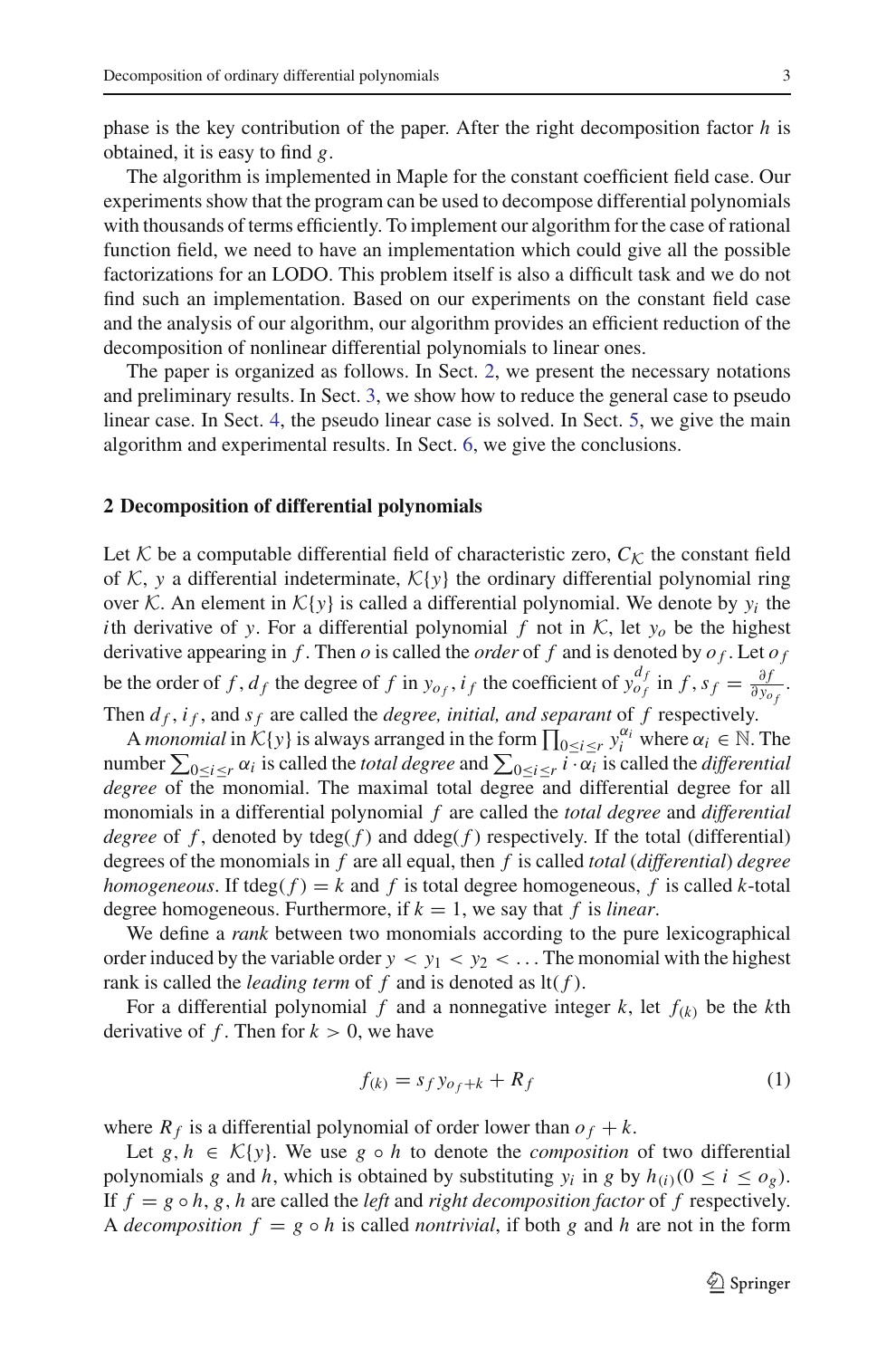$ay + b$  where *a* and *b* are in *K*. Two decompositions  $f = g_1 \circ h_1$  and  $f = g_2 \circ h_2$ are called *equivalent* if there exist  $a, b \in K$  such that  $h_1 = (ay + b) \circ h_2$ . Here is an example.

<span id="page-3-4"></span>*Example 2.1* Let  $K = \mathbb{Q}(t)$  be the differential field of rational functions with the derivative  $\frac{d}{dt}$ .

$$
f = y_1^4 + 2tyy_1^2 + t^2y^2 + 2ty_1^2 + 2y_1y_2 + 2t^2y + ty_1 + y + t^2 + 1
$$
  
=  $(y_1 + y^2) \circ (ty + y_1^2 + t)$   
=  $(t^2y^2 + ty_1 + 2t^2y + y + t^2 + 1) \circ \left(y + \frac{1}{t}y_1^2\right).$ 

are two equivalent decompositions of *f*. In fact, we have  $ty + y_1^2 + t = (ty + t) \circ$  $(y + \frac{1}{t}y_1^2).$ 

In this paper, we will consider the following problem.

**Decomposition problem** *Let f be a differential polynomial in K*{*y*} *with positive order, find g, h*  $\in$   $K\{y\}$  *such that*  $f = g \circ h$ .

The composition operation has the following basic properties. The proofs for these properties are quite simple and are omitted. The readers may consult [\[8](#page-23-11)] for the proofs.

The composition operation is associate:

<span id="page-3-0"></span>
$$
f \circ (g \circ h) = (f \circ g) \circ h. \tag{2}
$$

<span id="page-3-1"></span>• If  $f = g \circ h$ , we have

<span id="page-3-2"></span>
$$
o_f = o_g + o_h, \quad s_f = (s_g \circ h) \cdot s_h. \tag{3}
$$

• If  $f = g \circ h$  and  $o_g = 0$ , we have

$$
d_f = d_g d_h, \quad i_f = (i_g \circ h)i_h^{d_g}.\tag{4}
$$

• If  $f = g \circ h$  and  $o_g > 0$ , we have

<span id="page-3-3"></span>
$$
d_f = d_g, \ \ i_f = (i_g \circ h) \cdot s_h^{d_f}.\tag{5}
$$

• If  $f = g \circ h$ ,  $d = \text{tdeg}(f)$ ,  $d_1 = \text{tdeg}(g)$ ,  $d_2 = \text{tdeg}(h)$  and  $F_d$ ,  $G_{d_1}$ ,  $H_{d_2}$  are the sums of monomials in  $f$ ,  $g$ ,  $h$  with total degrees  $d$ ,  $d_1$ ,  $d_2$  respectively, then

<span id="page-3-6"></span>
$$
d = d_1 \cdot d_2, \ \ F_d = G_{d_1} \circ H_{d_2}.
$$
 (6)

• Let  $f = f_{d_f} y_{o_f}^{d_f} + f_{d_f-1} y_{o_f}^{d_f-1} + \cdots + f_1 y_{o_f} + f_0$ . If  $f = g \circ h$  and  $o_g > 0$ , then

<span id="page-3-5"></span>
$$
s_h^i \text{ divides } f_i, 1 \le i \le d_f. \tag{7}
$$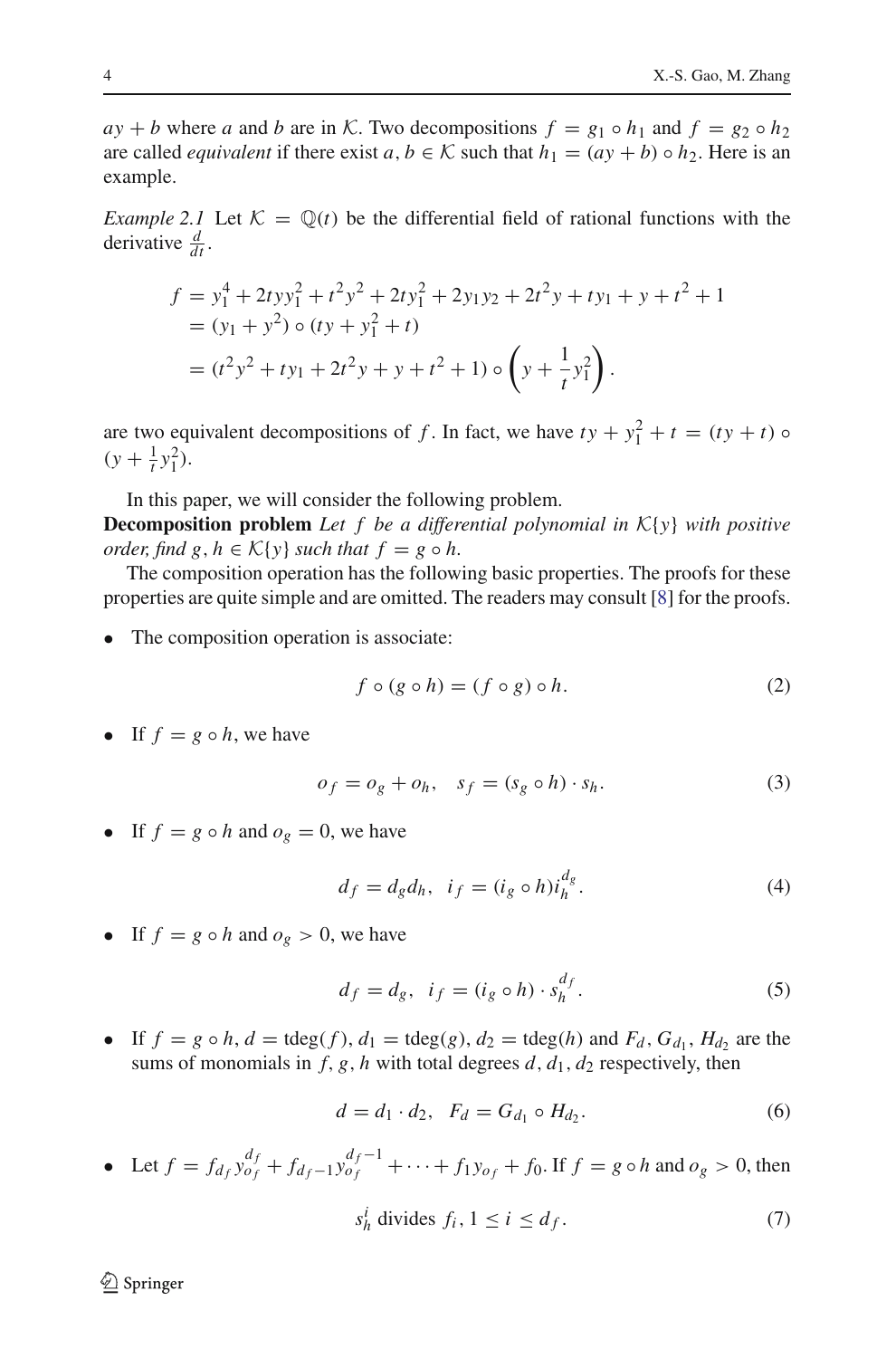For any  $c \in \mathcal{K}$ , we have  $f = g \circ h = (g \circ (y + c)) \circ ((y - c) \circ h)$  by [\(2\)](#page-3-0). So we can always assume that *h* has no term in *K*. In this case, the term of f in K is equal to that of *g*. In this paper, we always assume that in any decomposition  $f = g \circ h$ , *f*, *g*, *h have no term in K.*

In our main algorithm for decomposing differential polynomials, two basic operations are often needed: (1) to check whether a given differential polynomial is a right decomposition factor of another differential polynomial and (2) to find a polynomial decomposition of a differential polynomial, in which the left decomposition factor is in  $\mathcal{K}[\nu]$ .

# <span id="page-4-1"></span>**Algorithm 2.2** *Input: differential polynomials f*, *h.*

*Output: a differential polynomial g such that*  $f = g \circ h$  *if such a g exists.* 

- S1 If  $f \in \mathcal{K}$ , return  $g = f$ .
- S2 If  $o_f < o_h$ , g does not exist. The algorithm terminates.
- S3 If  $o_f = o_h$ , then we have  $o_g = 0$  by [\(3\)](#page-3-1) and  $d_g = d_f/d_h$  by [\(4\)](#page-3-2). If  $d_g$  is not an integer, *g* does not exist and the algorithm terminates. Otherwise, let  $q = \frac{i_f}{i_b^q}$ . *h* By [\(4\)](#page-3-2), *q* should be  $i_g \circ h$ . Go to S5.
- S4 If  $o_f > o_h$ , by [\(3\)](#page-3-1) and [\(5\)](#page-3-3) the order  $o_g$  and leading degree  $d_g$  for g can be computed as follows:  $o_g = o_f - o_h$ ,  $d_g = d_f$ . Let  $q = \frac{i_f}{s_h^d}$ . By [\(5\)](#page-3-3), *q* should be  $i_g \circ h$ .
- S5 If *q* is not a differential polynomial in  $K{y}$ , *g* does not exist. The algorithm terminates. Otherwise, we will find  $g = i_g y_{o_g}^{d_g} + g_1$  as follows. Let  $f_1 = f - q$ .  $h_{(o_g)}^{d_g} = g \circ h - q \cdot h_{(o_g)}^{d_g} = (i_g \circ h)h_{(o_g)}^{d_g} + g_1 \circ h - q \cdot h_{(o_g)}^{d_g} = g_1 \circ h.$ Call Algorithm [2.2](#page-4-1) with  $f_1$ , *h* and  $q$ ,  $h$  as inputs. Let the outputs be  $g_1$  and  $i_g$

respectively. If  $i_g$  and  $g_1$  exist, return  $g = i_g y_{og}^{d_g} + g_1$ . Otherwise, g does not exist.

<span id="page-4-2"></span>The correctness of Algorithm [2.2](#page-4-1) is clear.

#### **Algorithm 2.3** *Input: a differential polynomial f .*

*Output: a univariate polynomial g and a differential polynomial h such that f*  $=$ *g* ◦ *h if such g and h exist.*

Note that a polynomial decomposition  $f = g \circ h$  of a differential polynomial f is the same as a univariate decomposition of  $f$  as a multiple variable polynomial in  $\mathcal{K}[y, y_1, \ldots, y_{\sigma_f}]$ . We use the algorithm in [\[33\]](#page-24-3) directly to solve this problem. At the same time, if we limit the separant of the right decomposition factor to be a given differential polynomial *S*, then the polynomial decomposition is unique and it can be obtained directly.

# <span id="page-4-0"></span>**3 Reduction to pseudo linear case**

A differential polynomial  $p$  in  $\mathcal{K}{y}$  is called *pseudo linear* if  $p$  is of the form  $p = y_{o_p} + p_1$  where  $p_1$  is of order lower than  $o_p$ .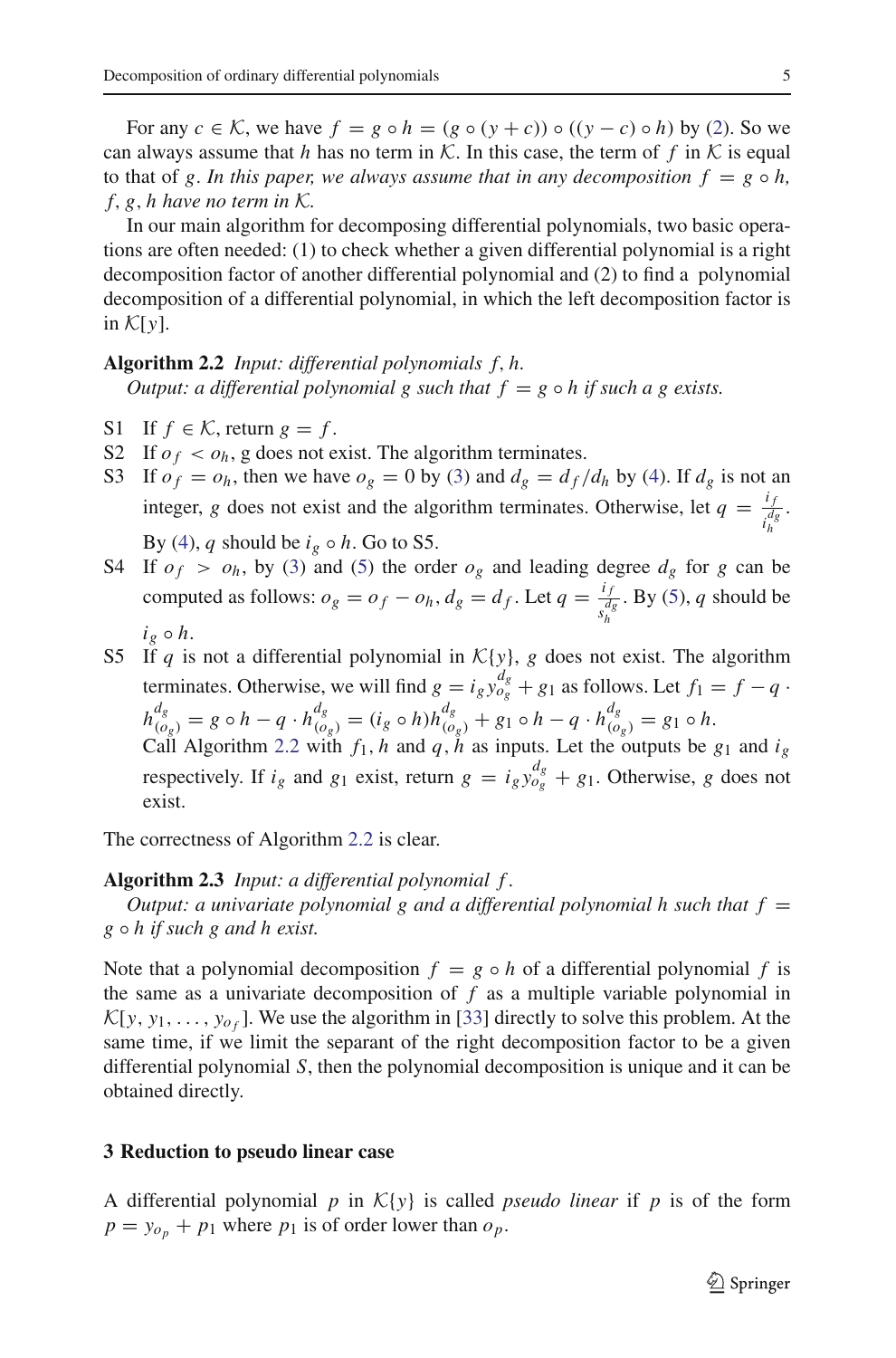<span id="page-5-1"></span>Consider the decomposition problem on page [4](#page-3-4) and write *f*, *g*, *h* as the following form.

$$
f = f_{d_f} y_{o_f}^{d_f} + f_{d_f-1} y_{o_f}^{d_f-1} + \dots + f_1 y_{o_f} + f_0
$$
  
\n
$$
g = g_{d_g} y_{o_g}^{d_g} + g_{d_g-1} y_{o_g}^{d_g-1} + \dots + g_1 y_{o_g} + g_0
$$
  
\n
$$
h = i_h y_{o_h}^{d_h} + h_1
$$
\n(8)

<span id="page-5-0"></span>where  $f_{d_f} = i_f$ ,  $g_{d_g} = i_g$ , and  $h_1$  is of degree lower than  $d_h$  in  $y_{o_h}$ .

**Lemma 3.1** *Let*  $f = g \circ h$  *and*  $o_g > 0$ *. Denote*  $d_f (= d_g)$  *by*  $d$ *,*  $\frac{\partial^k f}{\partial^k y_{o_f}}$  *by*  $s^{(k)}(f)$  *and* ∂*<sup>k</sup> g*  $\frac{\partial^k g}{\partial^k y_{og}}$  by  $s^{(k)}(g)$  (1  $\leq k \leq d$ ) respectively. Then we have  $s^{(i)}(f)/s_h^i = s^{(i)}(g) \circ h$  (1  $\leq$  $i \leq d$ ). Namely, h is a right decomposition factor of  $s^{(i)}(f)/s_h^i$ .

*Proof* By [\(3\)](#page-3-1), we have  $s^{(1)}(f)/s_h = s_f/s_h = s_g \circ h$ . This proves the case for  $i = 1$ . Suppose that the lemma is valid for  $i = k$ , that is, we have  $s^{(k)}(f)/s_h^k = s^{(k)}(g) \circ h$ . Using [\(3\)](#page-3-1) to this equality again, we have  $s^{(k+1)}(f)/s_h^{k+1} = \frac{\partial(s^{(k)}(f)/s_h^k)}{\partial y_{\varphi_f}}$  $\frac{\partial^3 (f)/S_h^2}{\partial y_{\sigma_f}} s_h^{-1}$  =  $(\frac{\partial (s^{(k)}(g))}{\partial y_{og}} \circ h) s_h s_h^{-1} = s^{(k+1)}(g) \circ h$ . We may move  $s_h$  out from the scope of the

partial differentiation, because  $o_{s_h} < o_f = o_{s_f}$  when  $d_f > 1$ . This proves the case for  $i = k + 1$ .

<span id="page-5-2"></span>When  $o_g > 0$ , by [\(7\)](#page-3-5) we have  $s_h^i | f_i (1 \le i \le d_f)$ . From this, we may find a finite number of candidates *S* for*sh*. Our algorithm will start with such a possible separant *S*.

**Proposition 3.2** *For differential polynomials f and S, we can either find a decomposition*  $f = g \circ h$  *or a*  $p \in \mathcal{K}{y}$  *such that if h is a right decomposition factor of f and sh* = *S, then h is a right decomposition factor of p and the corresponding left decomposition factor of p w.r.t. h is pseudo linear, or we can confirm that f has no decomposition such that the separant of the right decomposition factor is S.*

*Proof* We first use Algorithm [2.3](#page-4-2) to find a polynomial decomposition  $f = g \circ h$  such that  $s_h = S$ . If such a decomposition exists, we already have a decomposition for  $f$ ; otherwise, we need to find decompositions  $f = g \circ h$  such that  $o_g > 0$ . When  $o_g > 0$ , we have  $s_h^i | f_i (1 \le i \le d_f)$ . Then we check whether  $S^i | f_i (1 \le i \le d_f)$  is true. If it is not true, a decomposition satisfying  $f = g \circ h$  and  $s_h = S$  does not exist; else, suppose that *h* is a possible right decomposition factor of f such that  $s_h = S$ , there are two cases:

*Case 1*  $\frac{f_d}{S^d} = \frac{i_f}{S^d} \notin K$ . By [\(5\)](#page-3-3), *h* is a right decomposition factor of  $\frac{f_d}{S^d}$ . Then we can consider the decomposition of  $\frac{f_d}{S^d}$  recursively. Note that after an iteration, the left decomposition factor of  $\frac{f_d}{S^d}$  could be a polynomial and the condition  $o_g > 0$  is not valid anymore. We need to use Algorithm [2.3](#page-4-2) to test whether  $\frac{f_d}{S^d}$  has a polynomial decomposition. If  $\frac{f_d}{S^d}$  has such a polynomial decomposition, we will check whether the right decomposition factor of it is a right decomposition factor of *f*. If  $\frac{fd}{S^d}$  does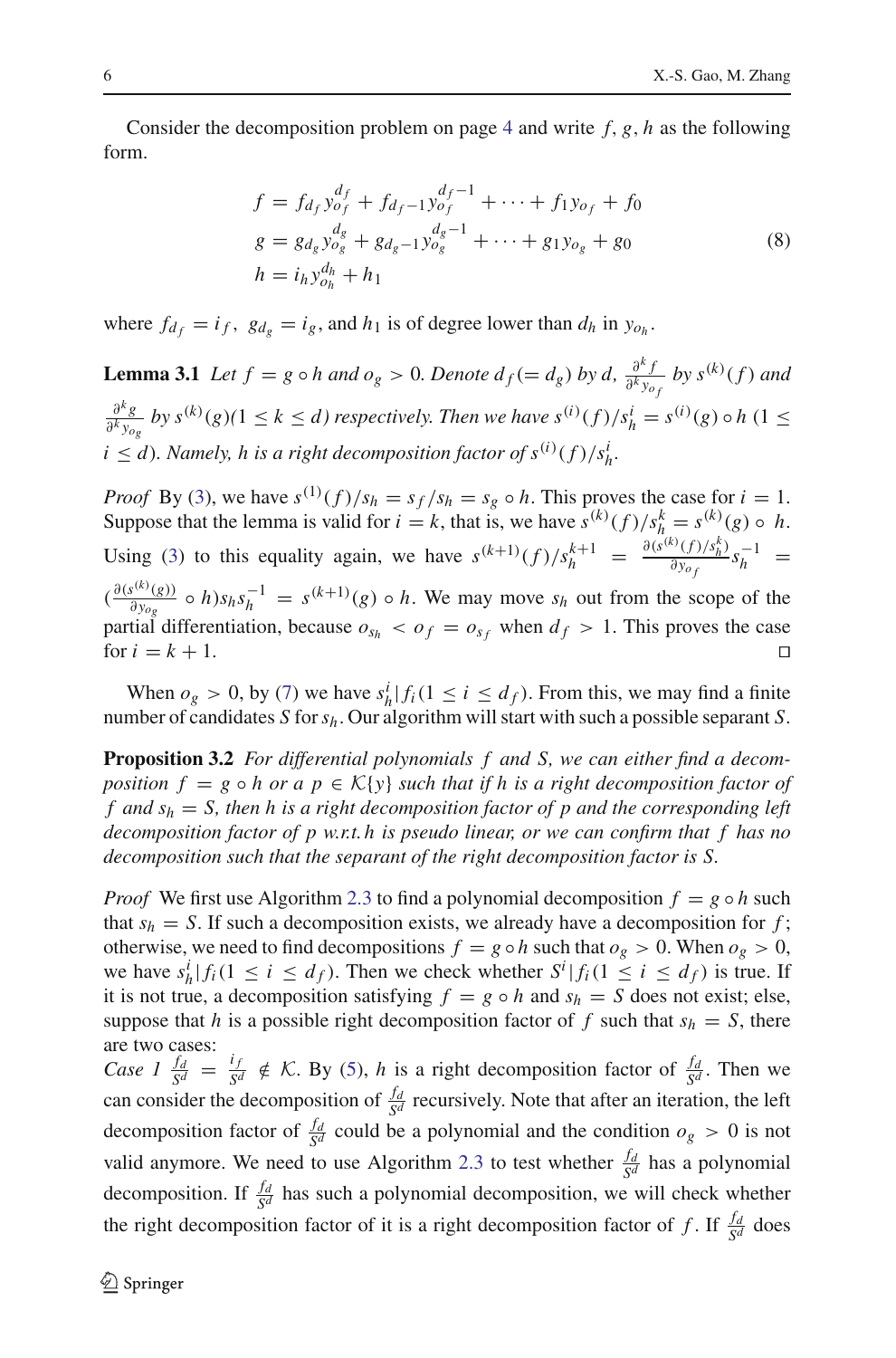not have such a polynomial decomposition or the right decomposition factor of it is not a right decomposition factor of *f* , we can repeat the above procedure recursively. *Case*  $2 \frac{f_d}{s^d} = c \in \mathcal{K}$ . By [\(5\)](#page-3-3), we have  $i_g = g_d \in \mathcal{K}$ . Now if  $f = g \circ h$ , let  $d = d_f (= d_g)$ and  $i = d-1$  in Lemma [3.1,](#page-5-0) we have  $s^{(d-1)}(f)/S^{d-1} = s^{(d-1)}(g) \circ h$ . Using notations in [\(8\)](#page-5-1), by direct computation, we have

$$
s^{(d-1)}(f) = \frac{\partial^{(d-1)} f}{\partial^{d-1} y_{of}} = d! f_d y_{of} + (d-1)! f_{d-1}
$$
  

$$
s^{(d-1)}(g) = d! g_d y_{og} + (d-1)! g_{d-1}.
$$

<span id="page-6-0"></span>So we have

$$
\left(f_{d}y_{o_{f}} + \frac{1}{d}f_{d-1}\right) / S^{d-1} = \left(g_{d}y_{o_{g}} + \frac{1}{d}g_{d-1}\right) \circ h \tag{9}
$$

By  $(9)$  and  $(1)$  we have

$$
Sy_{o_f} + \frac{1}{cd} \cdot \frac{f_{d-1}}{S^{d-1}} = \left(\frac{g_d}{c}y_{o_g} + \frac{1}{cd}g_{d-1}\right) \circ h = \frac{g_d}{c}(Sy_{o_f} + R_h) + \frac{1}{cd}g_{d-1} \circ h.
$$

Comparing the coefficients of  $y_{o_f}$ , we have  $S = \frac{g_d}{c} \cdot S$  and then  $\frac{g_d}{c} = 1$ . Let  $w =$  $\frac{1}{cd} \cdot \frac{f_{d-1}}{S^{d-1}}, \ g' = \frac{1}{cd} g_{d-1}.$  Then

$$
p = S y_{o_f} + w = (y_{o_g} + g') \circ h. \tag{10}
$$

So, the left decomposition factor of *p* w.r.t. *h* is pseudo linear. Notice that we have the set relation {*h* :  $s_h = S$  and *h* is a right decomposition factor of  $f$ }  $\subseteq$  {*h* :  $s_h = S$  and *h* is a right decomposition factor of *p*}.

The above analysis leads to the following algorithm.

## <span id="page-6-1"></span>**Algorithm 3.3** *Input: differential polynomials f*, *S.*

*Output: (1) differential polynomials g and h such that*  $f = g \circ h$ *; (2) a differential polynomial p such that if h is a right decomposition factor of f with separant S, then there exists r*  $\in K\{y\}$  *such that p* = *r*  $\circ$  *h and r is pseudo linear; or (3) an empty set which means that f has no right decomposition factor with separant S.*

- S1  $q := f$ .
- S2 Let  $d = d_q$ . Write  $q$  as the form  $q = q_d y_{o_q}^d + \cdots + q_1 y_{o_q} + q_0$ . If  $o_q < o_S$ , then output the empty set and terminate the algorithm.
- S3 If  $o_q = o_s$ , execute Algorithm [2.3](#page-4-2) with input *q* to find a decomposition  $q = r \circ h$ such that  $o_r = 0$ ,  $d_r = d_q/(d_s + 1)$ . If such a decomposition exists, go to step S5; otherwise go to step S6.
- S4 If  $o_q > o_s$ , execute Algorithm [2.3](#page-4-2) with input *q* to find a decomposition  $q = r \circ h$ such that  $o_r = 0$ ,  $d_r = d_f$ . If such a decomposition exists, go to step S5; otherwise go to step S6.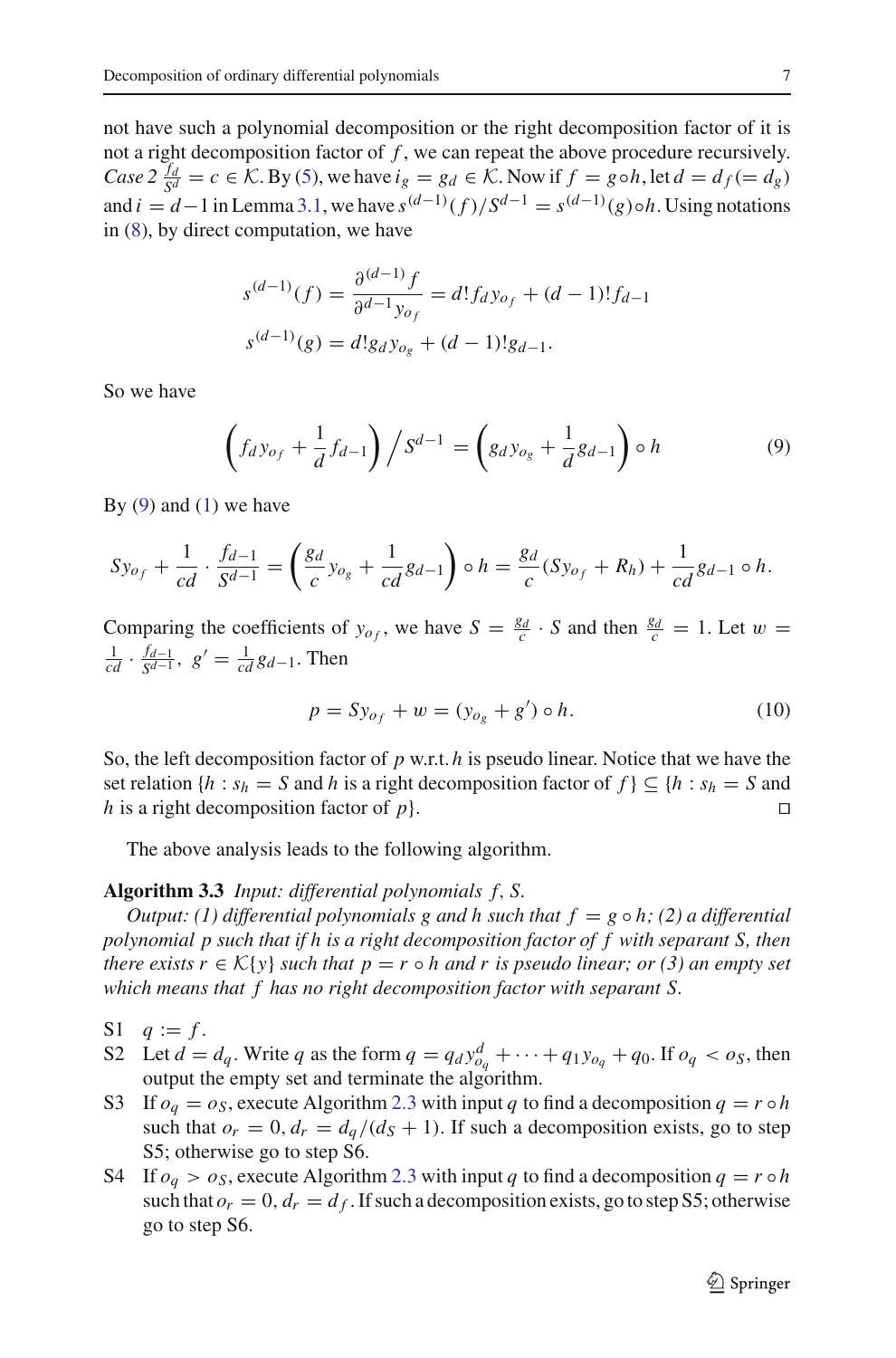- S5 If  $s_h/S \in \mathcal{K}$ , then use Algorithm [2.2](#page-4-1) with input f, h to find g such that  $f = g \circ h$ . If such a *g* exists, output *g*, *h* and terminate the algorithm. Otherwise, go to the next step.
- S6 For  $i = 1, ..., d$ , if there exists some *i* such that  $S^i \nmid q_i$ , then output the empty set and terminate the algorithm.
- S7 Let  $c = q_d / S^d$ . If  $c \in K$ , let  $w = \frac{1}{c \cdot d} \frac{q_{d-1}}{S^{d-1}}$  and  $p = Sy_{o_q} + w$ . Using Algorithm [2.2](#page-4-1) with input *f*, *p* to find *g* such that  $f = g \circ p$ . If such a *g* exists, output *g* and *p*; otherwise output *p*. This step is based on Case 2 in the proof of Proposition [3.2.](#page-5-2)
- S8 Let  $q = c c_0$ , where  $c_0$  denotes the term of c in K. Go to S2. This step is based on Case 1 in the proof of Proposition [3.2.](#page-5-2)

*Proof of correctness of Algorithm [3.3](#page-6-1)* The algorithm basically follows the proof of Proposition [3.2.](#page-5-2) Since *h* is a right decomposition factor of *q* and  $s_h = S$ , we have  $o_q \geq o_h \geq o_{s_h} = o_S$ . Thus, if  $o_q < o_S$ , *h* does not exist in step S2.

Steps S3, S4, and S5 treat the polynomial decomposition case. In step S3, since  $o_q \geq o_h \geq o_S$  and  $o_q = o_S$ , we have  $o_h = o_S = o_{S_h}$ . In this case, we have  $d_h = d_{s_h} + 1 = d_s + 1$ . By [\(4\)](#page-3-2), if  $q = r \circ h$  is a polynomial decomposition,  $d_r = d_q/d_h = d_q/(d_s + 1)$ . In step S4, if  $q = r \circ h$  is a polynomial decomposition and  $o_q > o_s = o_{s_h}$ , then *h* must be of the form  $h = Sx_{o_h} + u$  and  $o_u < o_h$ . In this case, we have  $d_r = d_q$ . Furthermore, such a decomposition is unique. Therefore, if a polynomial decomposition exists, it can be found in this way.

The correctness for steps S6, S7, and S8 follows directly from the proof of Proposition [3.2.](#page-5-2) In step S7, since  $s_p = S$ , we need to check that whether p itself is a right decomposition factor of  $f$ .

<span id="page-7-0"></span>*Example 3.4* Let  $K = \mathbb{Q}(t)$ ,  $S = y_1$ , and

$$
f = 2ty_1(t^3y_1^4 + 2t^2yy_1^2 + ty^2 + 2ty_1y_2 + y_1^2 + y_1)y_3 + t^3y_1^4y_2
$$
  
+2t<sup>4</sup>y<sub>1</sub><sup>4</sup>y<sub>2</sub><sup>2</sup> + 4t<sup>3</sup>y<sub>1</sub><sup>5</sup>y<sub>2</sub> + 2t<sup>2</sup>yy<sub>1</sub><sup>2</sup>y<sub>2</sub> + 4t<sup>3</sup>yy<sub>1</sub><sup>2</sup>y<sub>2</sub><sup>2</sup>  
+8t<sup>2</sup>yy<sub>1</sub><sup>3</sup>y<sub>2</sub> + ty<sup>2</sup>y<sub>2</sub> + 2t<sup>2</sup>y<sub>2</sub><sup>2</sup>y<sub>2</sub><sup>2</sup> + 4ty<sub>2</sub><sup>2</sup>y<sub>1</sub>y<sub>2</sub> + 4ty<sub>1</sub>y<sub>2</sub><sup>2</sup>  
+4t<sup>2</sup>y<sub>1</sub>y<sub>2</sub><sup>3</sup> + 10ty<sub>1</sub><sup>2</sup>y<sub>2</sub><sup>2</sup> + 5y<sub>1</sub><sup>2</sup>y<sub>2</sub> + 4y<sub>1</sub><sup>3</sup>y<sub>2</sub> + y<sub>1</sub>y<sub>2</sub> + ty<sub>1</sub><sup>2</sup> + y.

In S1,  $q := f$ , we have  $d_q = 1$ ,  $q_1 = 2ty_1(t^3y_1^4 + 2t^2yy_1^2 + ty^2 + 2ty_1y_2 + y_1^2 + y_1)$ . From S2 to S6, the algorithm does nothing on *q*.

 $\text{In S7, } c = \frac{q_1}{S} = 4t^2 y_1 y_2 + 2t^4 y_1^4 + 4t^3 y y_1^2 + 2t^2 y^2 + 2t y_1^2 + 2t y_1.$ 

In S8, we return to S2 with  $q = 4t^2 y_1 y_2 + 2t^4 y_1^4 + 4t^3 y y_1^2 + 2t^2 y^2 + 2ty_1^2 + 2ty_1$ . In S2,  $d = d_q = 1$  and  $o_q = 2 > o_s$ . From S2 to S6, the algorithm does nothing on *q*.

In S7,  $c = \frac{q_1}{S} = 4t^2 \in \mathcal{K}$  and by Algorithm [2.2](#page-4-1) we find that *q* is not a right decomposition factor of *f* , so we output

$$
p = q/c = y_1 y_2 + \frac{1}{2} t^2 y_1^4 + t y y_1^2 + \frac{1}{2} y^2 + \frac{1}{2t} y_1^2 + \frac{1}{2t} y_1.
$$

By Proposition [3.2,](#page-5-2) we have  ${h : s_h = y_1}$  and *h* is a right decomposition factor of  $f$ }  $\subseteq$  {*h* : *s<sub>h</sub>* = *y*<sub>1</sub> and *h* is a right decomposition factor of *p*}.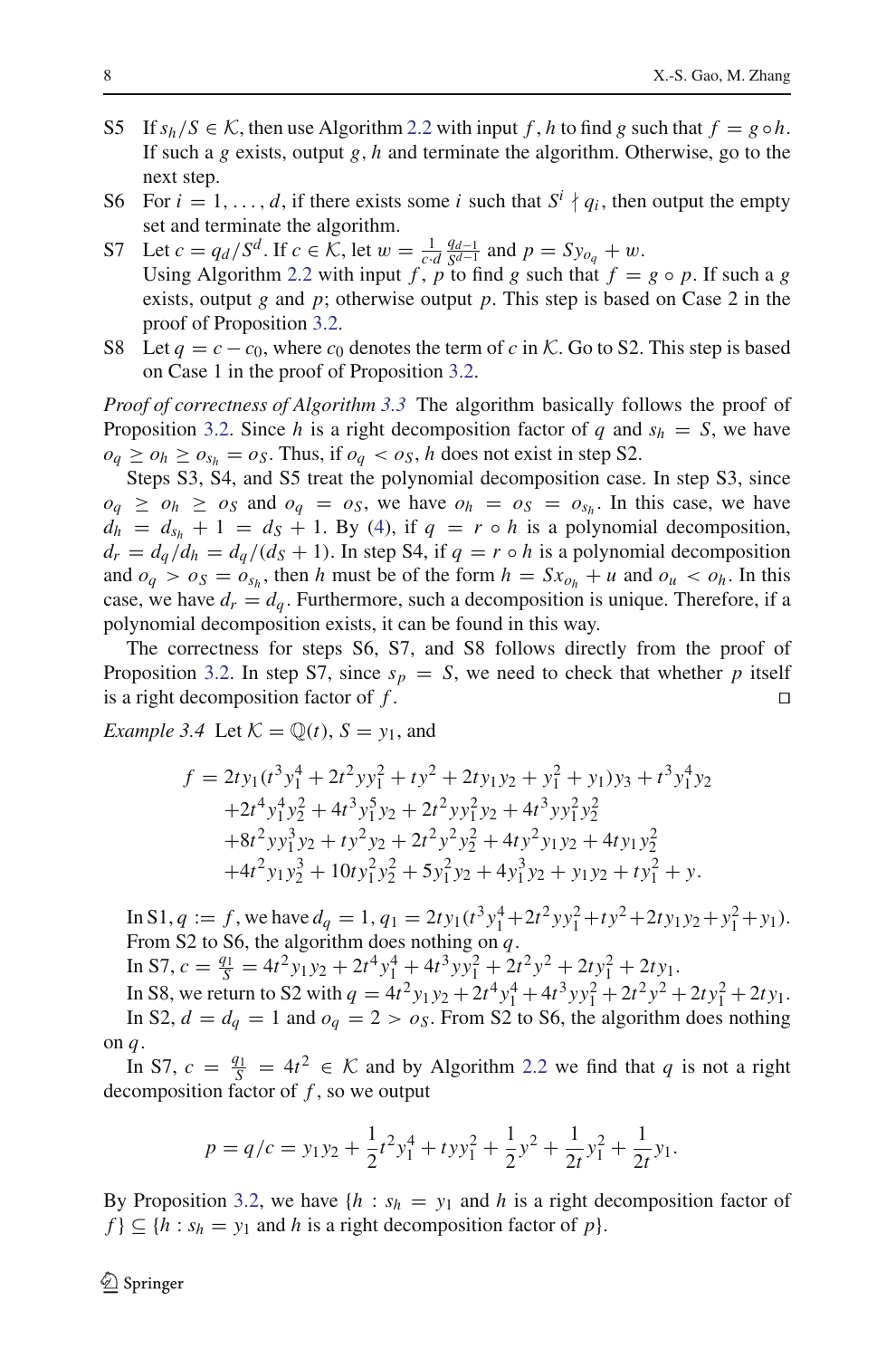#### <span id="page-8-0"></span>**4 Solving the pseudo linear case**

In the previous section, with a possible separant *S*, we either have found a decomposition of *f* , or we can confirm that *f* has no right decomposition factor with separant *S*, or we obtain a differential polynomial  $p = Sy_{o_n} + w$  satisfying  $\{h : s_h = S \}$  and *h* is a right decomposition factor of  $f$   $\subseteq$  {*h* :  $s_h = S$  and *h* is a right decomposition factor of  $p$ . In this section, we will solve the following key problem of this paper: *find the right decomposition factor h of*  $p = Sy_{o_p} + w(o_w < o_p)$  *such that*  $s_h = S$ .

By [\(3\)](#page-3-1), if such a decomposition  $p = r \circ h$  exists, then  $s_r \circ h = \frac{s_p}{s_h} = 1$ , which implies that *r* is pseudo linear. We write differential polynomials  $p, r, h''$  as the sum of total degree homogeneous parts:

<span id="page-8-1"></span>
$$
p = P_d + P_{d-1} + \dots + P_2 + P_1
$$
  
\n
$$
r = R_{d_1} + R_{d_1-1} + \dots + R_2 + R_1
$$
  
\n
$$
h = H_{d_2} + H_{d_2-1} + \dots + H_2 + H_1
$$
\n(11)

where  $d$ ,  $d_1$ ,  $d_2$  denote the total degrees of  $p$ ,  $r$ ,  $h$  respectively. Notice that  $p$ ,  $r$ ,  $h$  have no terms in *K*. Since *r* is pseudo linear,  $R_1 \neq 0$  and  $\rho_{R_i} < \rho_{R_1}$  for  $2 \leq i \leq d_1$ .

For any differential polynomial  $f$ , denote  $\left| \int f \right|_k$  to be the sum of the monomials included in *f* with total degree *k*. We consider two cases:  $P_1 \neq 0$  and  $P_1 = 0$ .

#### 4.1 Case 1:  $P_1 \neq 0$

<span id="page-8-2"></span>Use the notations introduced in [\(11\)](#page-8-1). We assume  $d_1 < d_2$  (the case  $d_1 \geq d_2$  is similar). Comparing the sum of the monomials with total degree *l* ( $1 \le l \le d$ ) in  $p = r \circ h$ , we have

$$
\begin{cases}\nP_1 = R_1 \circ H_1 \\
P_2 = R_1 \circ H_2 + R_2 \circ H_1 \\
\vdots \\
P_k = R_1 \circ H_k + R_k \circ H_1 + \sum_{1 < i < k} \left[ R_i \circ \left( \sum_{1 \le j \le k-1} H_j \right) \right]_k (2 \le k \le d_1) \\
\vdots \\
P_s = R_1 \circ H_s + \sum_{1 < i \le d_1} \left[ R_i \circ \left( \sum_{1 \le j \le s-1} H_j \right) \right]_d (d_1 < s \le d_2) \\
\vdots \\
P_v = \sum_{1 < i \le d_1} R_i \circ \left( \sum_{1 \le j \le v} H_j \right) \right]_v (v > d_2) \\
\vdots \\
P_d = R_{d_1} \circ H_{d_2}\n\end{cases} \tag{12}
$$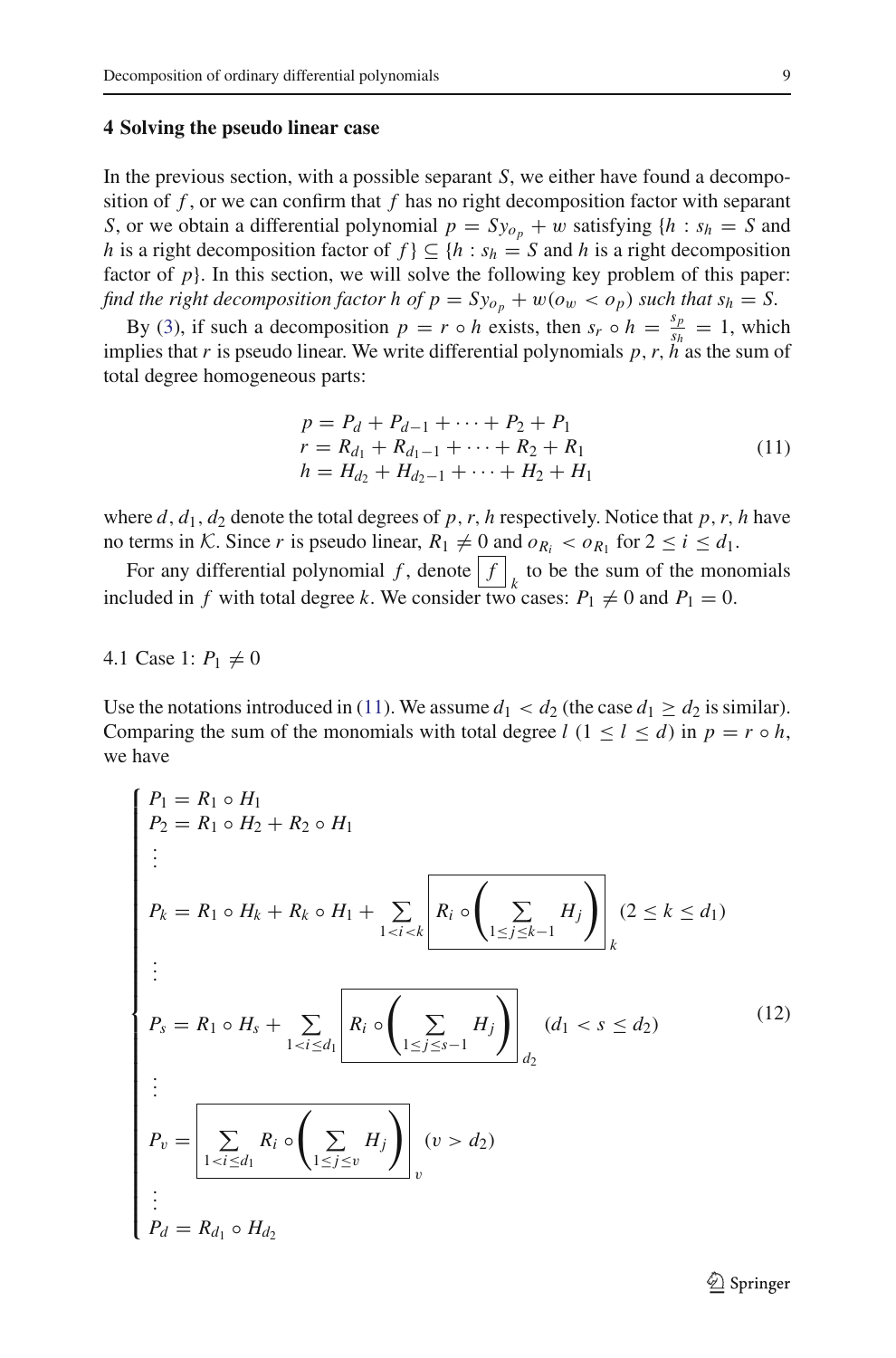The basic idea of our algorithm is as follows: find  $R_1$ ,  $H_1$  from the first equation in [\(12\)](#page-8-2) and substitute  $R_1$ ,  $H_1$  into the second equation to obtain  $P'_2 = P_2 - (R_1 \circ$  $H_2 + R_2 \circ H_1$ ). From  $P'_2 = 0$ , we obtain a system of linear equations about the coefficients of  $R_2$  and  $H_2$ . Solving this linear equation system, we may obtain  $R_2$  and  $H_2$ . Substituting  $R_1$ ,  $H_1$ ,  $R_2$ ,  $H_2$  into the third equation, we may find  $R_3$ ,  $H_3$ , and so on. To make this idea into an algorithm, we need to solve the following problems.

- Q1. How to determine  $d_1$  and  $d_2$ ?
- Q2. How to determine  $R_1$ ,  $H_1$  from the first equation of [\(12\)](#page-8-2), that is, how to factor LODOs over *K*?
- Q3. Can  $R_k$ ,  $H_k(2 \le k \le \min\{d_1, d_2\})$  be determined uniquely by  $R_1$  and  $H_1$ ? As mentioned before, we need to determine  $R_k$  and  $H_k$  from  $R_1 \circ H_k + R_k \circ$  $H_1 = P'_k$  where  $P'_k$  is given. This will lead to a differential equation system in the coefficients of  $H_k$  and  $R_k$ . If the answer is no, then some new parameters over *K* will be introduced and we may face the difficult problem of solving algebraic differential equations about the coefficients in the next step.
- Q4. If  $R_k$ ,  $H_k$ (1  $\leq$   $k \leq$  min{ $d_1$ ,  $d_2$ }) can be determined uniquely by  $R_1$  and  $H_1$ , how to find them efficiently?
- Q5. If  $d_1 < d_2$ , we will obtain  $R_i$ ,  $H_i(1 \leq i \leq d_1)$  firstly and then compute  $H_i(d_1 <$  $j \leq d_2$ ) from [\(12\)](#page-8-2). We need to know whether  $H_i(d_1 \lt j \leq d_2)$  can be determined uniquely. Similarly, how about the case of  $d_1 \geq d_2$ ?

For problem Q1, by [\(6\)](#page-3-6) we have  $d = d_1 d_2$ . It is obvious that

$$
d_2 = \text{tdeg}(h) \ge \text{tdeg}(S) + 1 \tag{13}
$$

where *S* is the possible separant of *h* introduced in Sect. [3.](#page-4-0) So we will search all possible pairs  $(d_1, d_2)$  satisfying these two conditions.

For problem Q2, there exist practical algorithms to factor an LODO over certain fields, such as the field of rational functions [\[29](#page-24-8)], the field of formal Laurent series [\[30](#page-24-9)], etc. Here we need an algorithm to find all decompositions of  $P_1$ . We can use Beke's algorithm directly or the method given in [\[26\]](#page-24-10). When we compute  $R_1$  and *H*<sub>1</sub> from  $P_1 = R_1 \circ H_1$ ,  $(R_1, H_1)$  could contain parameters and have many forms as shown by Example [4.1,](#page-9-0) but the number of the parameters and the enumerations of decompositions are both finite [\[26\]](#page-24-10). We will find all possible enumerations of  $(R_1, H_1)$ and use each pair to find possible solutions of *h* and *r* in [\(11\)](#page-8-1).

<span id="page-9-0"></span>*Example 4.1* Let  $K = \mathbb{Q}(t)$ .  $y_2 \in K\{y\}$  has only the following two decompositions

$$
y_2 = y_1 \circ y_1 = \left(y_1 + \frac{1}{t+c}y\right) \circ \left(y_1 - \frac{1}{t+c}y\right)
$$

where  $c$  is an arbitrary constant taking values in  $\mathbb{Q}$ .

<span id="page-9-1"></span>It is well known that when  $K = C_K$  is a constant field, factoring an LODO is equivalent to factoring a univariate polynomial over  $K$ . This is stated as the following lemma.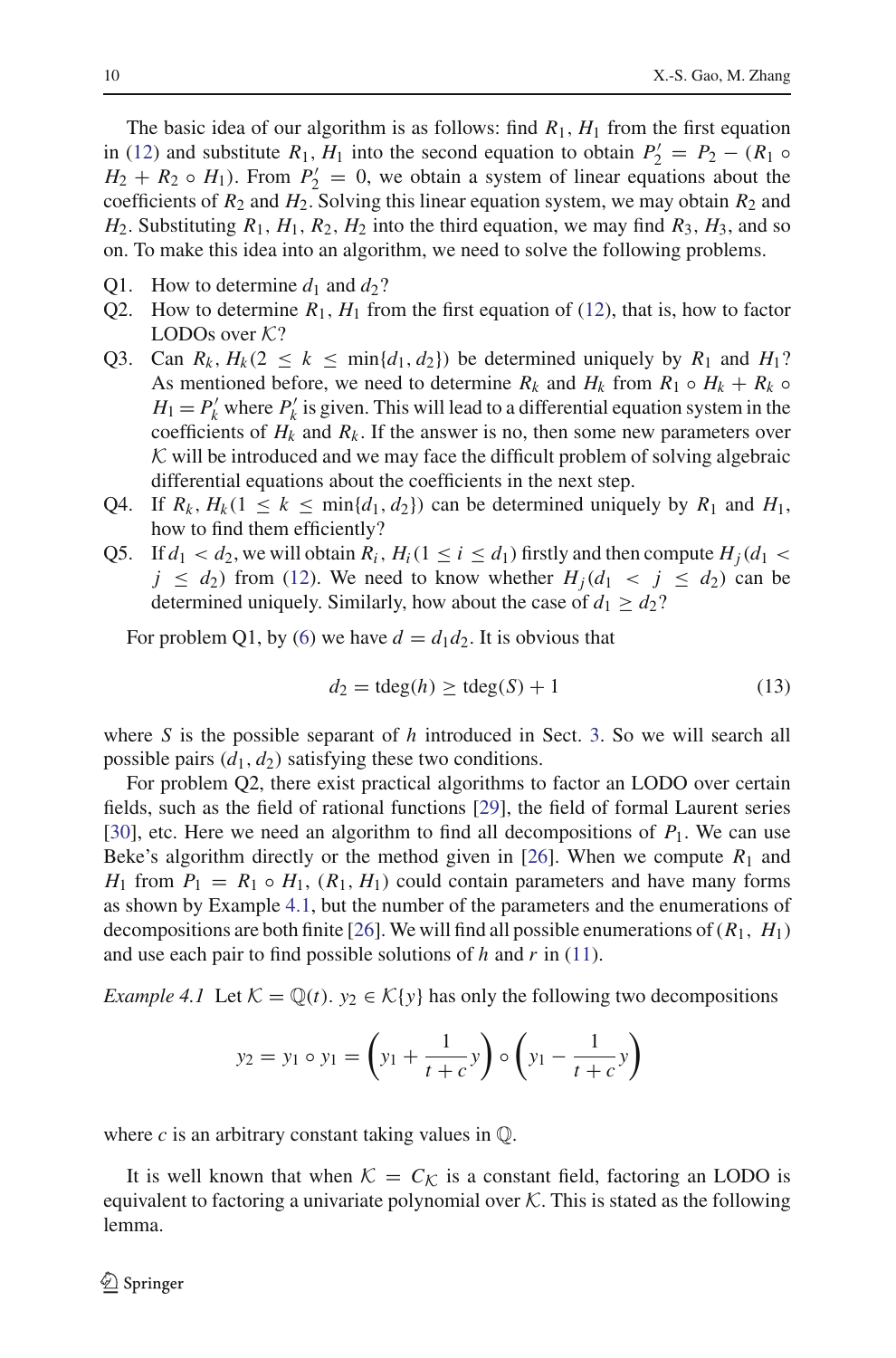**Lemma 4.2** Let  $q = \sum_{k=0}^{n} a_k y_k$ ,  $u = \sum_{i=0}^{m} b_i y_i$ ,  $v = \sum_{j=0}^{n-m} c_j y_j$ , where  $m \le n$ *and*  $a_k, b_i, c_j \in C_K$ . Then  $q = u \circ v$  if and only if  $\hat{q} = \hat{u}\hat{v}$ , where  $\hat{q} = \sum_{k=0}^n a_k y^k$ ,  $\hat{u} = \sum_{i=0}^{m} b_i y^i$ ,  $\hat{v} = \sum_{j=0}^{n-m} c_j y^j$ .

<span id="page-10-1"></span>Theorem [4.5](#page-10-0) below answers problem Q3 affirmatively. To prove it, we first give a lemma.

**Lemma 4.3** *If*  $y_1 \circ r = s \circ u$ , where r, s, u are total degree homogeneous and tdeg(s) > 1*, then there exists a differential polynomial s' such that*  $s = y_1 \circ s'$ *.* 

*Proof* Suppose that the result is not valid and let*s* be a counterexample whose leading term has the lowest rank. Since  $y_1 \circ r = s \circ u$ , we have  $d_s = 1$ . Let  $s = s_1 y_{o_s} + s_0$ with  $o_{s_0} < o_s$ . We consider two cases: *Case 1*  $o_{s_1} < o_s - 1$ . Then

$$
y_1 \circ (r - (s_1 \cdot y_{o_s - 1}) \circ u) = (s - y_1 \circ (s_1 \cdot y_{o_s - 1})) \circ u = (s_0 - (y_1 \circ s_1) \cdot y_{o_s - 1}) \circ u = f_1 \circ u
$$

where  $f_1 = s_0 - (y_1 \circ s_1) \cdot y_{o_s-1}$ . If  $f_1 = 0$ , then we have  $r = (s_1 \cdot y_{o_s-1}) \circ u$  and so  $s = y_1 \circ (s_1 \cdot y_{o_s-1})$ , which contradicts the hypothesis. If  $f_1 \neq 0$ , then  $f_1$  is total degree homogeneous (tdeg( $f_1$ ) = tdeg( $s$ ) > 1) and  $o_{f_1} < o_s$ . By the hypothesis, there is a differential polynomial  $f'_1$  such that  $f_1 = y_1 \circ f'_1$ . So  $s = y_1 \circ (s_1 y_{o_s-1} + f'_1)$ which contradicts the hypothesis, too.

*Case 2*  $o_{s_1} = o_s - 1$ . Let  $s_1 = i_{s_1} \cdot y_{o_s-1}^{d_{s_1}} + s'_1$ . Then we have

$$
y_1 \circ \left(r - \left(\frac{1}{d_{s_1}+1}i_{s_1}y_{o_s-1}^{d_{s_1}+1}\right) \circ u\right) = \left(s_1'y_{o_s} + s_0 - \frac{1}{d_{s_1}+1}(y_1 \circ i_{s_1})y_{o_s-1}^{d_{s_1}+1}\right) \circ u
$$
  
=  $f_2 \circ u$ 

where  $f_2 = s'_1 y_{o_s} + s_0 - \frac{1}{d_{s_1}+1} (y_1 \circ i_{s_1}) y_{o_s-1}^{d_{s_1}+1}$ . If  $f_2 = 0$ , then  $s = y_1 \circ \frac{1}{d_{s_1}+1} i_{s_1} y_{o_s-1}^{d_{s_1}+1}$ . which contradicts the hypothesis. If  $f_2 \neq 0$ , then  $f_2$  is still total degree homogeneous (tdeg( $f_2$ ) = tdeg( $s$ )) and the leading term of  $f_2$  is of lower rank than  $s$ . By the hypothesis, there is a differential polynomial  $f'_2$  such that  $f_2 = y_1 \circ f'_2$ . Then *s* = *y*<sub>1</sub> ◦ ( $\frac{1}{d_{s_1}+1} i_{s_1} y_{o_s-1}^{d_{s_1}+1} + f'_2$ ), which contradicts the hypothesis. □

<span id="page-10-2"></span>**Corollary 4.4** *If*  $y_m \circ r = s \circ u$ , where r, s, *u* are total degree homogeneous (tdeg(s) > 1) and m is a positive integer, then there exists a differential polynomial s' such that  $s = y_m \circ s'.$ 

<span id="page-10-0"></span>*Proof* Lemma [4.3](#page-10-1) proves the case for  $m = 1$ . Assume that it is correct for  $m = k - 1$ . When  $m = k$ , if we have  $y_k \circ r = y_1 \circ (y_{k-1} \circ r) = s \circ u$ , then by Lemma [4.3,](#page-10-1) there exists an  $s_1$  such that  $s = y_1 \circ s_1$ . Since  $k \geq 2$ ,  $y_{k-1} \circ r$  contains no terms in  $K$ . Then  $y_{k-1} \circ r = s_1 \circ u$ . By the hypothesis for  $m = k - 1$ , there exists an *s'* such that  $s_1 = y_{k-1} \circ s'$ . So we have  $s = y_k \circ s'$ . This proves the case for  $m = k$ .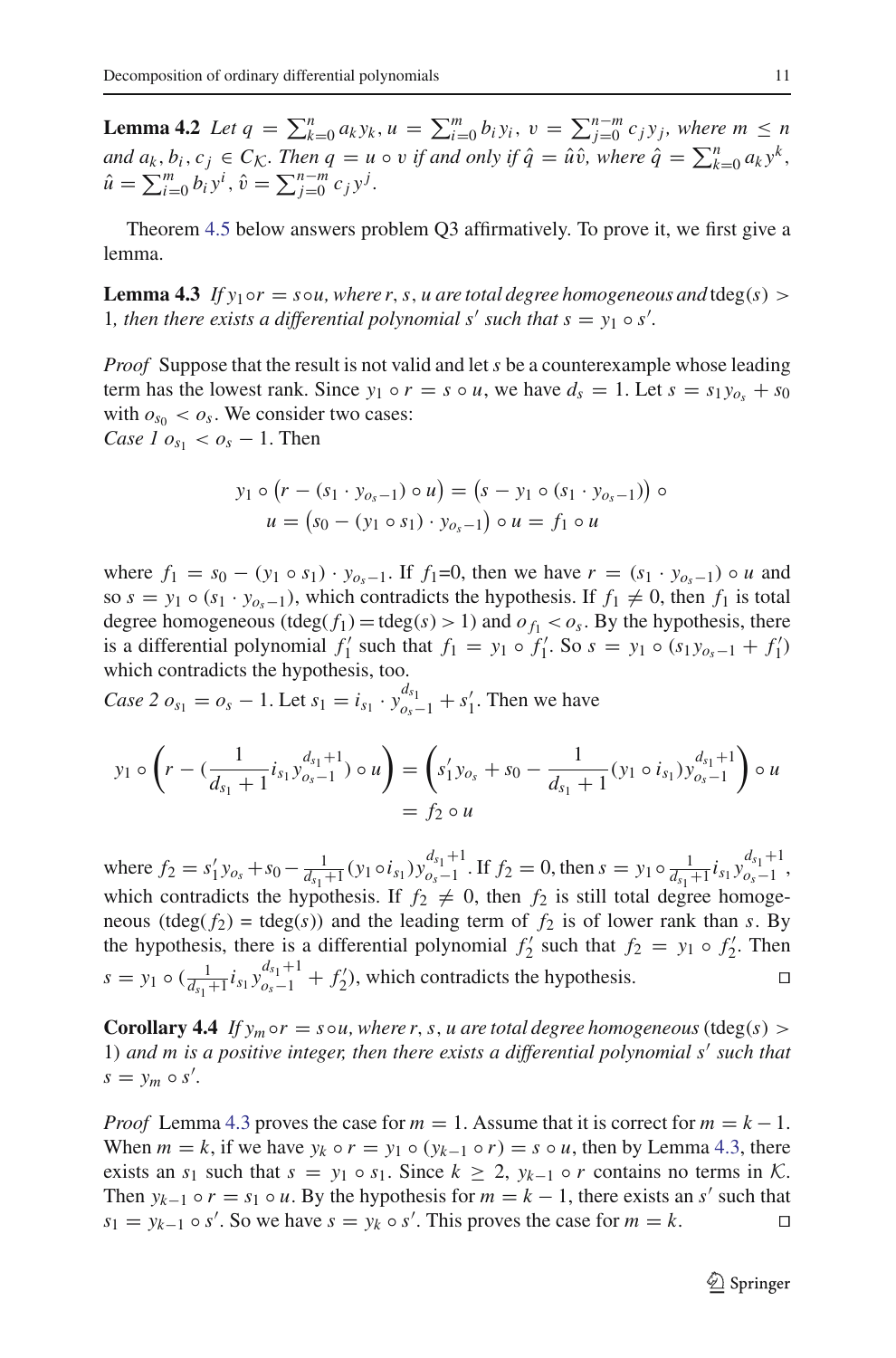**Theorem 4.5** *Let R*1, *H*1, *Pk be total degree homogeneous differential polynomials in K*{*y*} *with total degree* 1, 1, *k respectively. If there exist k-total degree homogeneous differential polynomials*  $R_k$ ,  $H_k$  *over*  $K$  *such that*  $o_{R_k} < o_{R_1}$  *and*  $P'_k = R_1 \circ H_k +$  $R_k \circ H_1$ , then  $R_k$  *and*  $H_k$  *are unique.* 

<span id="page-11-0"></span>*Proof* If  $(R_{k1}, H_{k1})$ ,  $(R_{k2}, H_{k2})$  both satisfy the conditions, then

$$
P'_k = R_1 \circ H_{k1} + R_{k1} \circ H_1 = R_1 \circ H_{k2} + R_{k2} \circ H_1.
$$
 (14)

Since  $R_1$  is linear, from [\(14\)](#page-11-0) we have

$$
R_1 \circ (H_{k1} - H_{k2}) + (R_{k1} - R_{k2}) \circ H_1 = 0.
$$

Since  $R_{k1} - R_{k2}$  and  $H_{k1} - H_{k2}$  are still *k*-total degree homogeneous, we need only to prove that there exist no nonzero  $R_k$  and  $H_k$  such that  $R_1 \circ H_k = R_k \circ H_1$ .

Suppose such  $H_k$ ,  $R_k$  exist. Let the leading terms of  $R_1$ ,  $H_1$  be  $r_m y_m$ ,  $h_n y_n$ , the sums of monomials included in  $R_k$ ,  $H_k$  with differential degree ddeg( $R_k$ ), ddeg( $H_k$ ) be  $R_k$ ,  $H_k$  respectively, and

$$
\tilde{R}_k = \sum_I a_I y^{i_0} y_1^{i_1} \cdots y_{o_1}^{i_{o_1}}, \quad \tilde{H}_k = \sum_J b_J y^{j_0} y_1^{j_1} \cdots y_{o_2}^{j_{o_2}} \tag{15}
$$

<span id="page-11-3"></span>where  $o_1 = o_{\tilde{R}_k}$ ,  $o_2 = o_{\tilde{H}_k}$ , *I* and *J* are in two index sets. Notice that differential degrees have the following properties: ddeg(*p*) < ddeg(*q*)  $\Rightarrow$  ddeg(*y*<sub>1</sub> ◦ *p*) <  $ddeg(y_1 \circ q)$  and  $ddeg(p) < deg(y_1 \circ p)$ . Comparing the sum of monomials with maximal differential degree in both sides of  $R_1 \circ H_k = R_k \circ H_1$ , since  $R_1$ ,  $H_1$  are linear, we have

$$
r_m \sum_{J} b_J \left( y_m \circ y^{j_0} y_1^{j_1} \cdots y_{o_2}^{j_{o_2}} \right) = h_n^k \sum_{I} \left( a_I y^{i_0} y_1^{i_1} \cdots y_{o_1}^{i_{o_1}} \right) \circ y_n. \tag{16}
$$

<span id="page-11-1"></span>Let *W* be the set of all the coefficients  $r_m$ ,  $h_n$ ,  $a_l$ ,  $b_j$ ,  $W_1 = \{v : v \in W \text{ and } v \in W\}$  $v \notin C_K$  the set of the coefficients not in the constant field of *K*. There are two cases:

(1)  $W_1 = \emptyset$ . Then from [\(16\)](#page-11-1) we have:

$$
y_m \circ \left(r_m \sum_{J} b_{J} y^{j_0} y_1^{j_1} \cdots y_{o_2}^{j_{o_2}}\right) = \left(\sum_{I} a_{I} y^{i_0} y_1^{i_1} \cdots y_{o_1}^{i_{o_1}}\right) \circ (h_n y_n).
$$

<span id="page-11-2"></span>That is,  $y_m \circ (r_m \tilde{H}_k) = \tilde{R}_k \circ (h_n y_n)$ . By Corollary [4.4,](#page-10-2) there is a differential polynomial *Y*<sub>1</sub> such that  $\tilde{R}_k = y_m \circ Y_1$ . So we have  $o_{R_k} \ge o_{\tilde{R}_k} \ge m = o_{R_1}$ , which contradicts the hypothesis.

 $\sum_{0 \le i \le l} h_i y^i$  be the minimal polynomial of v. Then  $(\sum_{1 \le i \le l} i h_i v^{i-1})v_{(1)} = 0$ , where (2)  $W_1 \neq \emptyset$ . Then each  $v \in W_1$  is transcendental over  $C_K$ . Otherwise, let  $\alpha(y)$  =  $v_{(1)}$  denotes the derivative of v. But neither of the product factor equals 0, a contradiction. Let  $\{c_1, c_2, \ldots, c_e\}$  be a set of transcendental basis of *W* over  $C_K$ . Then each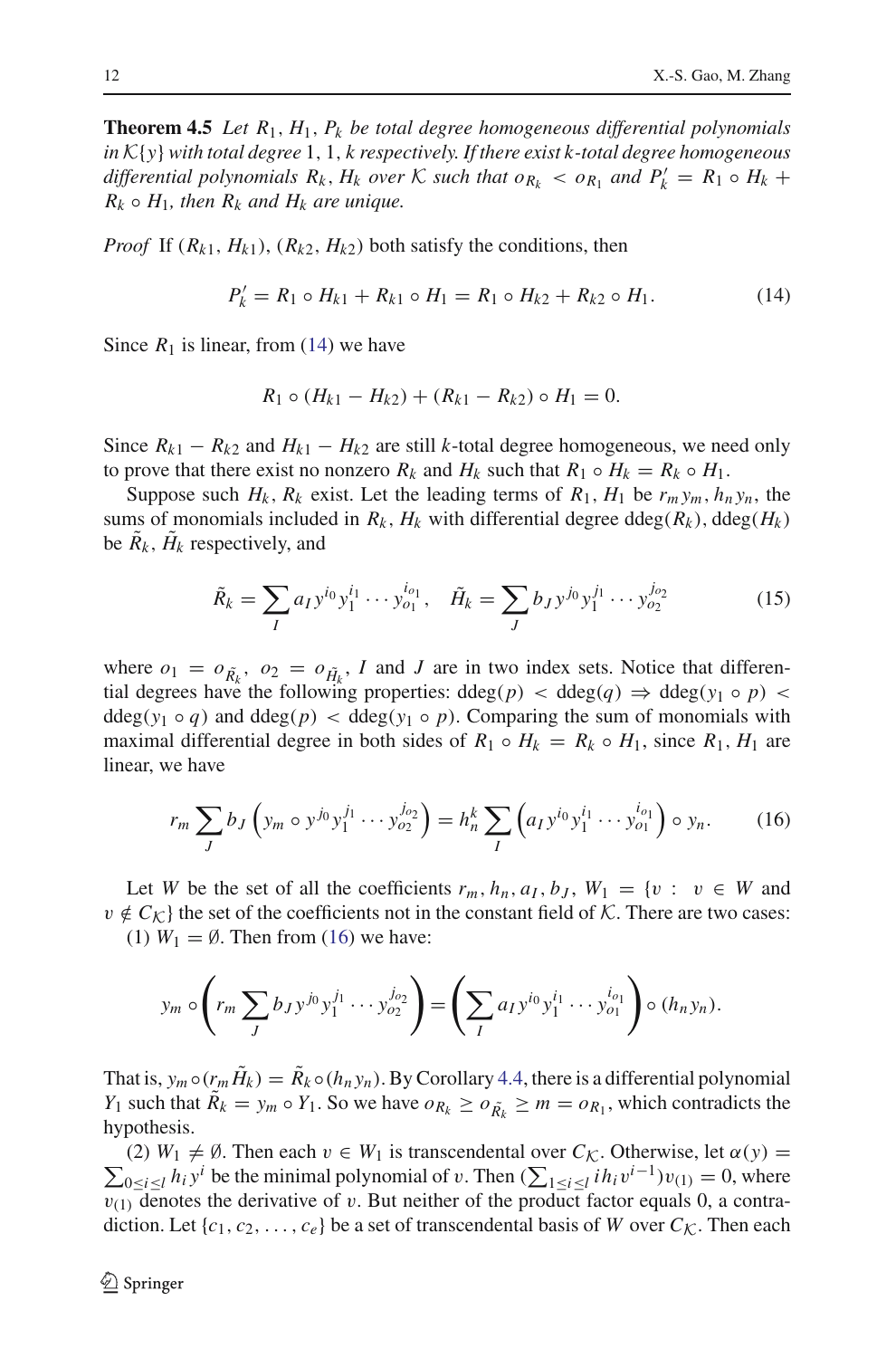$v \in W$  is algebraic over the field  $C_K(c_1,\ldots,c_e)$ . Let  $\beta_v(z) = \sum_{0 \le i \le l_v} \beta_{vi}(c_1,\ldots,c_e)z^i$ be the "minimal" polynomial of v (without the request of monic), where  $\beta_{vi}(c_1,\ldots,c_e)$ is a polynomial in  $c_1, \ldots, c_e$  with coefficients in  $C_K$ . Since  $c_j$  is transcendentally independently over  $C_K$  and [\(16\)](#page-11-1) is an identity in  $C_K\{y\}$  for  $c_j$ , replacing  $c_j$  with some nonzero elements  $k_i$  (1  $\leq$  *j*  $\leq$  *e*) in  $C_K$ , we have

$$
\tilde{r}_m \sum_J \tilde{b}_J \left( y_m \circ y^{j_0} y_1^{j_1} \cdots y_{o_2}^{j_{o_2}} \right) = \tilde{h}_n^k \sum_I \left( \tilde{a}_I y^{i_0} y_1^{i_1} \cdots y_{o_1}^{i_{o_1}} \right) \circ y_n
$$

where each of the coefficient  $\tilde{v}(v \in W)$  is an algebraic element over  $C_K$  satisfying the equation  $\sum_{0 \le i \le l_v} \beta_{vi}(k_1,\ldots,k_e)\tilde{v}^i = 0$ . Obviously, we can choose  $k_j$  such that  $\tilde{r}_m \neq 0$ . So we have

$$
y_m \circ \left(\tilde{r}_m \sum_J \tilde{b}_J y^{j_0} y_1^{j_1} \cdots y_{o_2}^{j_{o_2}}\right) = \left(\sum_I \tilde{a}_I y^{i_0} y_1^{i_1} \cdots y_{o_1}^{i_{o_1}}\right) \circ (\tilde{h}_n y_n). \tag{17}
$$

We should explain that the derivative appears in  $(17)$  is the differential operator of  $\tilde{\mathcal{K}}$ , but not that of  $\mathcal{K}$ , where  $\tilde{\mathcal{K}}$  is the differential overfield of  $\mathcal{K}$  generated by adding all the algebraic elements over  $C_K$  to  $K$ . The derivative on  $\tilde{K}$  is uniquely determined by that on  $K$  and the constant field of  $\hat{K}$  is the algebraic closure of  $C_K$ . Again by Corollary [4.4,](#page-10-2) there is a differential polynomial  $Y_2 \in \tilde{\mathcal{K}}\{y\}$  such that  $0 \neq R' =$  $\sum_{I} \tilde{a}_{I} y^{i_0} y_1^{i_1} \cdots y_{o_1}^{i_{o_1}} = y_m \circ Y_2$ . So we have  $o_{R_k} \ge o_{R_k} \ge o_{R'} \ge m = o_{R_1}$ , which contradicts the hypothesis.

$$
\Box
$$

*Remark* Theorem [4.5](#page-10-0) asserts that no new parameters will be introduced in both of *Rk* and  $H_k$  (1 <  $k \leq d_1$ ). In particular, if there are no parameters in the decomposition  $P_1 = R_1 \circ H_1$ , then there are no parameters in  $H_k$ ,  $R_k$ . If  $R_1$ ,  $H_1$  contain parameters,  $H_k$ ,  $R_k$  may contain these parameters too (and they can be determined uniquely by the parameters). Furthermore, the identical equation  $R_1 \circ H_k + R_k \circ H_1 = P'_k$  may add new algebraic constraints on the parameters in  $R_1$  and  $H_1$ .

As mentioned before, to determine  $R_k$  and  $H_k$  from  $R_1 \circ H_k + R_k \circ H_1 = P'_k$ , it seems that we need to solve a linear differential system. In fact, we can reduce the problem to solving an algebraic parametric linear equation system by comparing the differential degree, and hence answers problem Q4.

<span id="page-12-1"></span>**Proposition 4.6** *Use notations introduced in* [\(11\)](#page-8-1)*. For each k* > 1*, we may determine Rk and Hk from R*1*, H*<sup>1</sup> *and p by solving an algebraic parametric linear equation system in the coefficients of*  $R_k$  *and*  $H_k$ *.* 

<span id="page-12-0"></span>*Proof* Suppose that  $R_i$ ,  $H_i$  (1  $\leq i \leq k - 1$ ) have been obtained. Based on [\(12\)](#page-8-2), we hope to find  $R_k$ ,  $H_k$  from

$$
R_1 \circ H_k + R_k \circ H_1 = P'_k = P_k - \sum_{1 < i < k} \left[ R_i \circ \left( \sum_{1 \leq j \leq k-1} H_j \right) \right]_k. \tag{18}
$$

 $\mathcal{L}$  Springer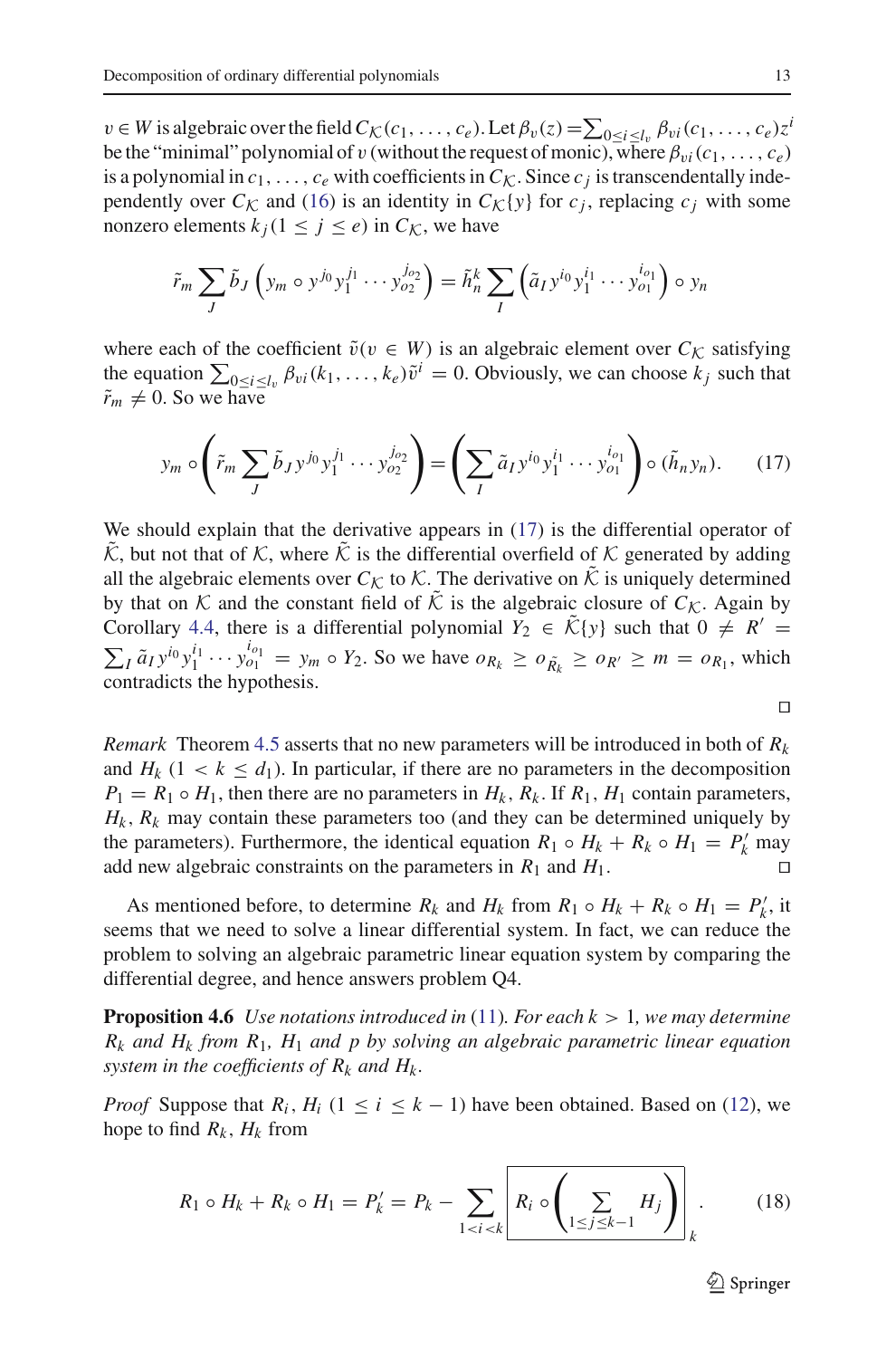Denote  $\tilde{R}_k$ ,  $\tilde{H}_k$ ,  $\tilde{P}'_k$  to be the sums of the terms in  $R_k$ ,  $H_k$ ,  $\tilde{P}'_k$  with maximal differential degree respectively. Using the notions in [\(15\)](#page-11-3) and comparing the sum of the terms with maximal differential degree on both sides, we have:

<span id="page-13-0"></span>
$$
r_m \sum_{J} b_J \left( y_m \circ y^{j_0} y_1^{j_1} \cdots y_{o_2}^{j_{o_2}} \right) + h_n^k \sum_{I} \left( a_I y^{i_0} y_1^{i_1} \cdots y_{o_1}^{i_{o_1}} \right) \circ y_n - \tilde{P}_k' = 0. \quad (19)
$$

Notice that in the identity [\(19\)](#page-13-0), all the coefficients  $a<sub>I</sub>$ ,  $b<sub>J</sub>$  are algebraically linear and the parameters may appear in the coefficients of  $P'_k$ . We can obtain  $\tilde{R}_k$ ,  $\tilde{H}_k$  by solving the algebraic parametric linear system (by Theorem [4.5,](#page-10-0)  $\tilde{R}_k$  and  $\tilde{H}_k$  can be expressed by the parameters and further more, we get more constraints on the parameters).

After  $\tilde{R}_k$  and  $\tilde{H}_k$  are found, we may let  $R_k = \tilde{R}_k + R'_k$  and  $H_k = \tilde{H}_k + H'_k$  and substitute them into [\(18\)](#page-12-0). Since  $R_1$  is linear, we have

$$
R_1 \circ H'_k + R'_k \circ H_1 = P'_k - R_1 \circ \tilde{H}_k + \tilde{R}_k \circ H_1.
$$

Repeat the above procedure for the above equation, we can finally obtain  $R_k$ ,  $H_k$ .  $\Box$ 

Problem Q5 is similar to problems Q3 and Q4. When  $d_1 \geq d_2$ , we may obtain all  $H_i$ 's first with Proposition [4.6.](#page-12-1) Then we have obtained the right decomposition factor *h* of *p* and the corresponding left decomposition factor is certainly uniquely determined by the coefficients of *h*. When  $d_1 < d_2$ , we obtain all  $R'_i s$  and  $H_i (1 \le i \le d_1)$  firstly. From [\(12\)](#page-8-2) we have

$$
R_1 \circ H_s = P'_s = P_s - \sum_{1 < i \le d_1} \left[ R_i \circ \left( \sum_{1 \le j \le s-1} H_j \right) \right]_{d_2} (d_1 < s \le d_2). \tag{20}
$$

<span id="page-13-1"></span>If there is a differential polynomial  $H'_s$  such that  $R_1 \circ H'_s = P'_s$ , then  $R_1 \circ (H_s - H'_s) = 0$ and  $H_s = H'_s$ . So *h* is uniquely determined. Denote  $\tilde{H}_s$ ,  $\tilde{P}'_s$  to be the sums of the terms in  $H_s$ ,  $\tilde{P}_s'$  with maximal differential degree respectively. Using the notions in [\(15\)](#page-11-3) and comparing the sum of the terms with maximal differential degree on both sides of  $(20)$ , we have

$$
r_m \sum_{J} b_J (y_m \circ y^{j_0} y_1^{j_1} \cdots y_{o_2}^{j_{o_2}}) - \tilde{P}_k' = 0
$$
 (21)

where  $m = o_{R_1}$ ,  $h_m = i_{R_1}$ . Similar to Proposition [4.6,](#page-12-1) in order to find  $H_s$ , we need only to solve a linear equation system and this system has a unique solution. It is now clear that we can treat problem Q4 and problem Q5 uniformly by setting  $R_i = 0$ ,  $i = d_2 +$ 1,...,  $d_1$  when  $d_1 > d_2$  and  $H_i = 0$ ,  $i = d_1 + 1$ , ...,  $d_2$  when  $d_2 > d_1$  in problem Q5.

The above analysis leads to the following algorithm.

<span id="page-13-2"></span>**Algorithm 4.7** *Input: Differential polynomials R*1, *H*1, *p as shown in* [\(11\)](#page-8-1)*, integers*  $d_1, d_2$  *satisfying*  $d_1 d_2 = d$  *and*  $\mathbb{P}_1 = \{p_1 = 0, ..., p_u = 0\}$  *which denotes the constraints on the parameters appearing in*  $R_1$ *.*  $R_1$ *,*  $H_1$  *are linear, i<sub>R</sub> = 1.*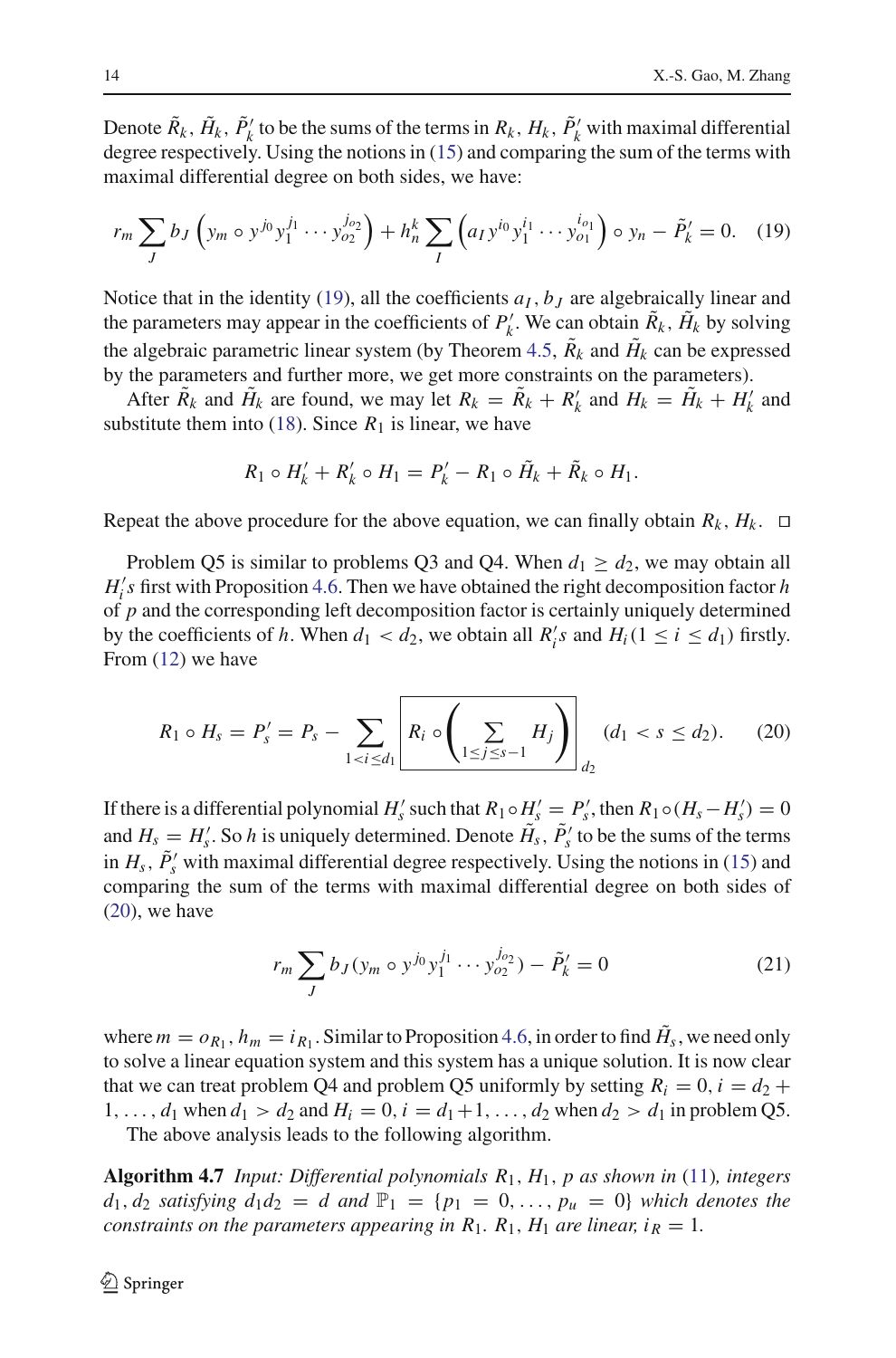*Output: A differential polynomial h and a set* P*, if they exist. If p has a right decomposition factor of form* [\(11\)](#page-8-1)*, then it must be h. h may be expressed by parameters and the parameters satisfy the algebraic equations in* P*.*

- S1 Use notations introduced in [\(11\)](#page-8-1). Let  $m = o_{R_1}$ ,  $n = o_{H_1}$ ,  $h_n = i_{H_1}$ ,  $o_2 = o_p m$ ,  $\mathbb{P} = \mathbb{P}_1, h = 0$ . For  $k = 2, ..., d_2$ , set  $R_k = H_k = 0$ .
- S2 Assume that the differential polynomials  $R_i$ ,  $H_i$ (1  $\leq i \leq k 1$ ) has been obtained. Let  $P'_k = P_k - \sum_{1 \le i \le k} \left| R_i \circ (\sum_{1 \le j \le k-1} H_j) \right|_k$ , compute  $R_k$ ,  $H_k$ by steps S3 to S6.
- S3 If  $P'_k = 0$ , return  $R_k$ ,  $H_k$ . If  $\deg(P'_k) < \max\{m, n \cdot k\}$ , then  $R_k$ ,  $H_k$  do not exist, terminate the algorithm. Let  $\tilde{P}_k'$  be the sum of the terms included in  $P'_k$  with maximal differential degree.
- <span id="page-14-0"></span>S4 Let

$$
T_1 = \{(i_0, i_1, \dots, i_{m-1}) : \sum_{0 \le s \le m-1} i_s = k, \sum_{0 \le s \le m-1} s \cdot i_s = \text{ddeg}(P'_k) - m\}
$$
  
\n
$$
T_2 = \{(j_0, j_1, \dots, j_{o_2}) : \sum_{0 \le l \le o_2} j_l = k, \sum_{0 \le l \le o_2} l \cdot j_l = \text{ddeg}(P'_k) - n \cdot k\}
$$
  
\n
$$
\tilde{R}_k = \sum_{I \in T_1} a_I y^{i_0} y_1^{i_1} \cdots y_{m-1}^{i_{m-1}}, \quad \tilde{H}_k = \sum_{J \in T_2} b_J y^{j_0} y_1^{j_1} \cdots y_{o_2}^{j_{o_2}}.
$$

Then we have

$$
\sum_{J \in T_2} b_J \left( y_m \circ y^{j_0} y_1^{j_1} \cdots y_{o_2}^{j_{o_2}} \right) - h_n^k \sum_{I \in T_1} \left( a_I y^{i_0} y_1^{i_1} \cdots y_{m-1}^{i_{m-1}} \right) \circ y_n - \tilde{P}_k' = 0.
$$
\n(22)

If  $T_1$  ( $T_2$ ) is empty, then  $R_k := 0$  ( $H_k := 0$ ) and the corresponding sum is defined to be zero.

S5 Comparing the coefficients of the monomials on both sides of [\(22\)](#page-14-0), we obtain a parametric linear equation system  $LS$  about  $a_I$  and  $b_J$ . Solve this system with methods from [\[24,](#page-24-17)[6\]](#page-23-12).

If LS does not have a solution, then  $R_k$ ,  $H_k$  do not exist and we terminate the algorithm; otherwise, we obtain  $\tilde{R_k}$ ,  $\tilde{H_k}$  and  $\mathbb{T}$ , where  $\mathbb{T}$  is the new constraints on the parameters.  $\mathbb{P} := \mathbb{P} \cup \mathbb{T}$ .

S6  $R_k := R_k + \tilde{R}_k$ ,  $H_k := H_k + \tilde{H}_k$ , and  $P'_k := P'_k - R_1 \circ \tilde{H}_k - \tilde{R}_k \circ H_1$ , go to S3. S7 For  $k = 2, \ldots, d_2$ , compute  $R_k$ ,  $H_k$  one by one by step S2 (If  $d_1 < d_2$ , let  $R_k = 0, d_1 + 1 \le k \le d_2$ . Output  $h = H_1 + H_2 + \cdots + H_{d_2}$  and  $\mathbb{P}$ .

*Proof of correctness of Algorithm* [4.7](#page-13-2) Since  $R_1 \circ H_k + R_k \circ H_1 = P'_k$  and *r* is pseudo linear, ddeg $(P'_k)$  = max{ddeg $(R_1 \circ H_k)$ ,ddeg $(R_k \circ H_1)$ } = max{ $o_{R_1}$ +ddeg $(H_k)$ ,  $k \cdot o_{H_1}$  + ddeg( $R_k$ )}. Hence if ddeg( $P'_k$ ) < max{ $m, n \cdot k$ }, then  $R_k$ ,  $H_k$  do not exist in step S2.

The correctness of other steps follow directly from the proof of Proposition [4.6.](#page-12-1)

 $\Box$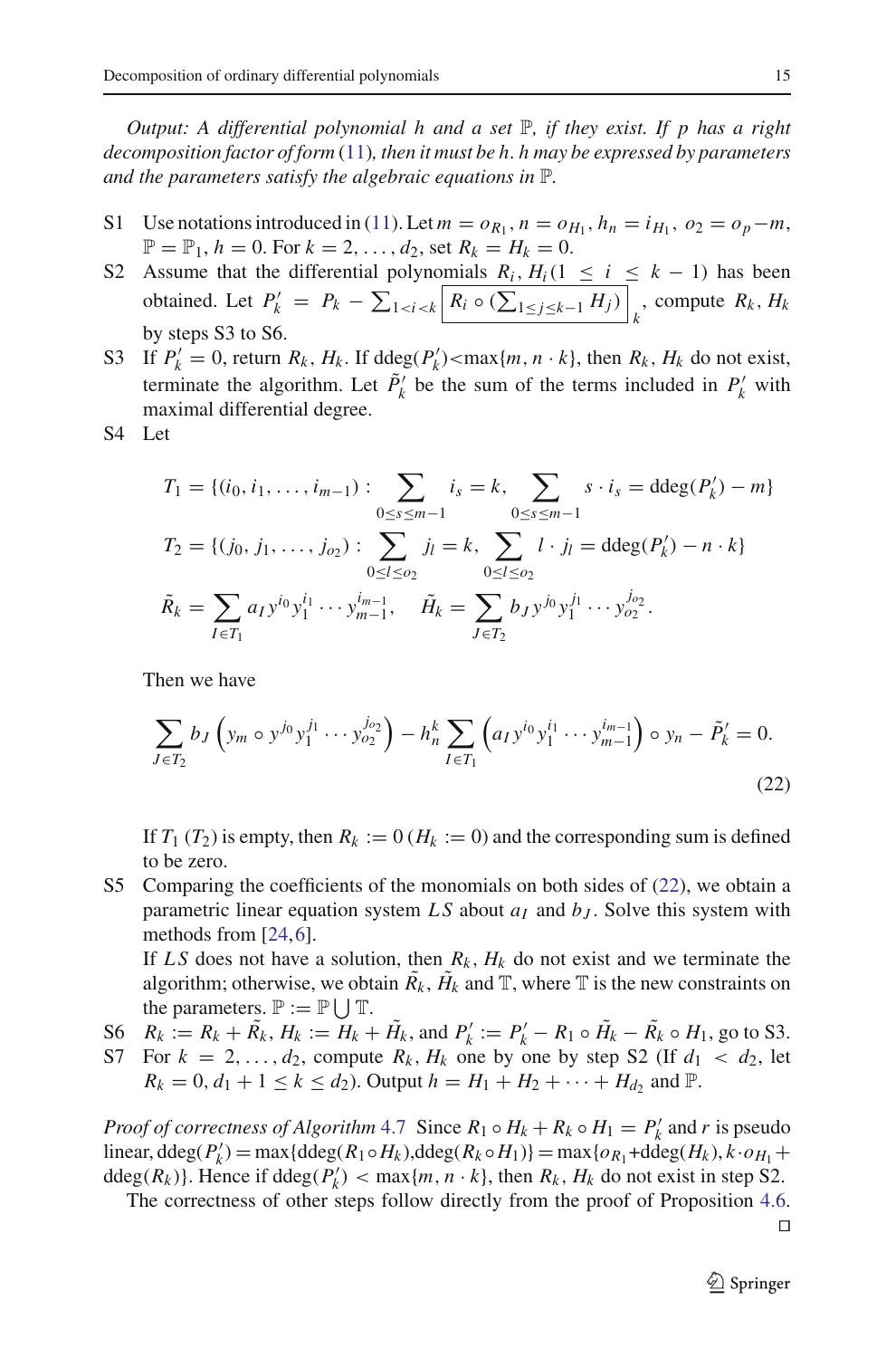#### 4.2 Case 2:  $P_1 = 0$

Let  $k = \min\{i : P_i \neq 0\}$ . Then  $k = \min\{i : H_i \neq 0\}$ . Comparing the sum of the monomials with total degree  $l$  ( $k \le l \le d$ ) in  $p = r \circ h$ , we have

<span id="page-15-2"></span>
$$
\begin{cases}\nP_k = R_1 \circ H_k \\
P_{k+1} = R_1 \circ H_{k+1} \\
\vdots \\
P_{2k-1} = R_1 \circ H_{2k-1} \\
P_{2k} = R_1 \circ H_{2k} + R_2 \circ H_k \\
P_{2k+1} = R_1 \circ H_{2k+1} + \boxed{R_2 \circ (H_k + H_{k+1})} \\
\vdots \\
P_d = R_{d_1} \circ H_{d_2}\n\end{cases} (23)
$$

<span id="page-15-0"></span>Generally, for  $m, n \leq \min\{k \cdot d_1, d_2\}$ , we have:

$$
P_m = R_1 \circ H_m + \sum_{2 \le l \le \lfloor \frac{m}{k} \rfloor} \left[ R_l \circ \left( \sum_{k \le j \le \lfloor \frac{m}{l} \rfloor} H_j \right) \right]_m (k \nmid m) \tag{24}
$$

$$
P_n = R_1 \circ H_n + R_{\frac{n}{k}} \circ H_k + \sum_{2 \le l < \frac{n}{k}} \left[ R_l \circ \left( \sum_{k \le j \le \lceil \frac{n}{l} \rceil} H_j \right) \right]_n (k \mid n) \tag{25}
$$

where  $\left[\frac{m}{l}\right]$  denotes the maximal integer not larger than  $\frac{m}{l}$ .

We will obtain  $R_1$  from the first  $k$  equations  $R_1 \circ H_j = P_j$ ,  $(k \le j \le 2k - 1)$  by decomposing linear differential polynomials with coefficients in *K* and obtain other  $R_i$ ,  $H_i$  by solving linear systems similar to Algorithm [4.7.](#page-13-2) The selection of  $(d_1, d_2)$ and the uniqueness of  $R_k$  and  $H_k$  are quite similar to that in the case  $P_1 \neq 0$ . When *R*<sub>1</sub> is given, the uniqueness for  $H_i$  ( $k \nmid j$ ) is obvious by [\(24\)](#page-15-0) and the uniqueness for  $R_{\frac{j}{k}}$ ,  $H_j(k | j)$  in [\(25\)](#page-15-0) is guaranteed by Theorem [4.8.](#page-15-1)

<span id="page-15-1"></span>**Theorem 4.8** *R*1, *Pik* , *Hk are total degree homogeneous differential polynomials with total degree* 1,*i* · *k*, *k respectively. If there exist an i*−*total degree homogeneous differential polynomial Ri and an i* · *k-total degree homogeneous differential polynomial H*<sub>ik</sub> such that  $o_{R_i} < o_{R_1}$  and  $P_{ik} = R_1 \circ H_{ik} + R_i \circ H_k$ , then  $H_{ik}$  and  $R_i$  are unique.

*Proof* Since  $R_1$  is linear, we need only to prove that there exist no nonzero  $H_{ik}$  and  $R_i$  such that  $R_1 \circ H_{ik} = R_i \circ H_k$ , similar to Theorem [4.5.](#page-10-0) Suppose that such  $H_{ik}$ ,  $R_i$ exist. Let  $m = o_{R_1}$ , the sum of the monomials included in  $R_i$ ,  $H_k$ ,  $H_{ik}$  with maximal differential degrees be  $\tilde{R}_i$ ,  $\tilde{H}_k$ ,  $\tilde{H}_{ik}$  respectively and

$$
\tilde{R}_i = \sum_I a_I y^{i_0} y_1^{i_1} \cdots y_{o_1}^{i_{o_1}}, \quad \tilde{H}_k = \sum_J b_J y^{j_0} y_1^{j_1} \cdots y_{o_2}^{j_{o_2}}, \quad \tilde{H}_{ik} = \sum_L c_L y^{l_0} y_1^{l_1} \cdots y_{o_3}^{l_{o_3}}
$$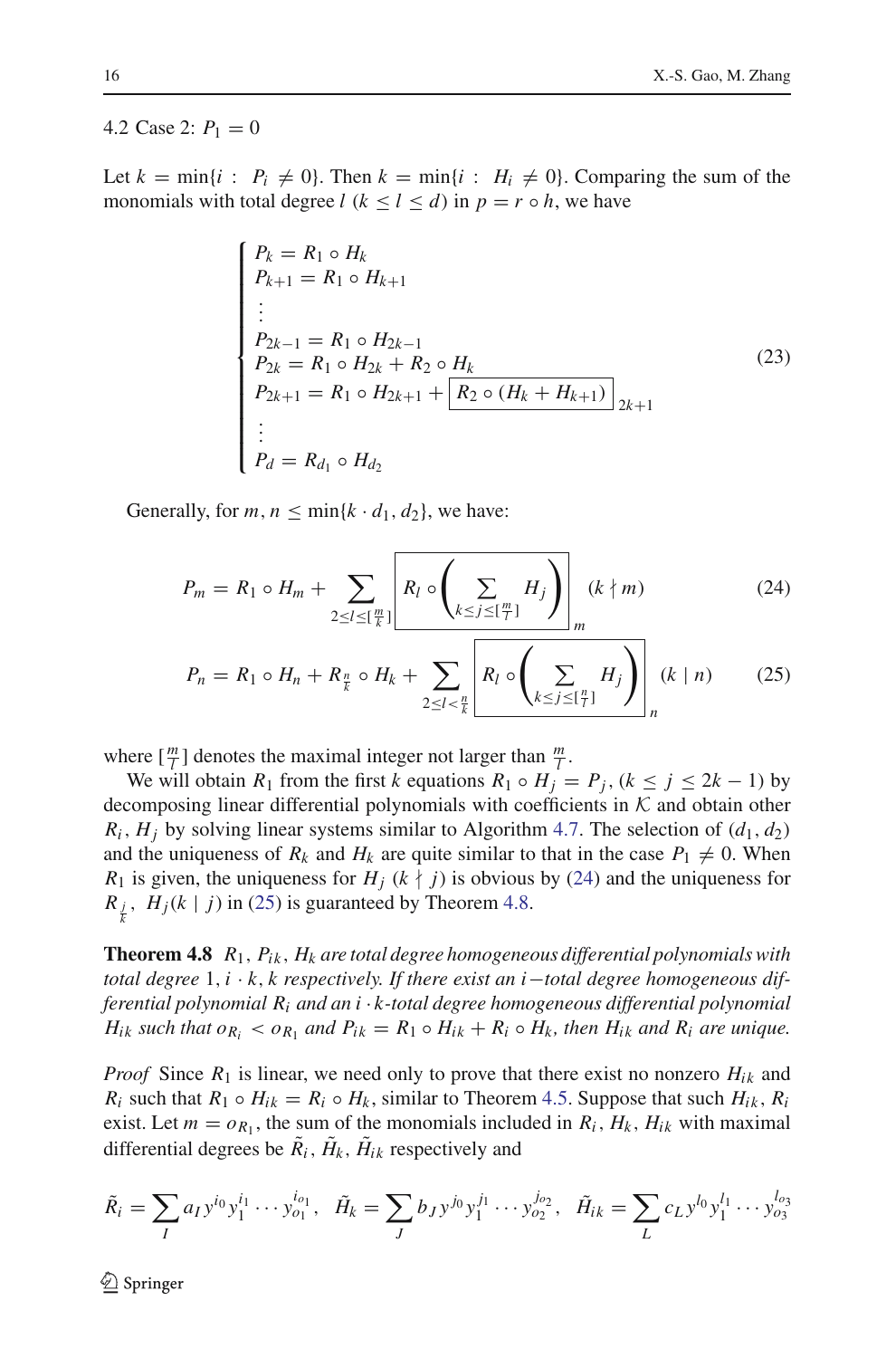where  $o_1 = o_{\tilde{R}_i}$ ,  $o_2 = o_{\tilde{H}_k}$ ,  $o_3 = o_{\tilde{H}_i}$  and *I*, *J*, *L* are in three index sets. Comparing the sum of monomials with maximal differential degree of both sides, we have

<span id="page-16-0"></span>
$$
r_m \sum_{L} c_L \left( y_m \circ y^{l_0} y_1^{l_1} \cdots y_{o_3}^{l_{o_3}} \right) = \sum_{I} a_I \left( \sum_{J} b_{J} y^{j_0} y_1^{j_1} \cdots y_{o_2}^{j_{o_2}} \right)^{i_0}
$$

$$
\times \left( \sum_{J} b_{J} y_1 \circ y^{j_0} y_1^{j_1} \cdots y_{o_2}^{j_{o_2}} \right)^{i_1} \cdots \left( \sum_{J} b_{J} y_{o_1} \circ y^{j_0} y_1^{j_1} \cdots y_{o_2}^{j_{o_2}} \right)^{i_{o_1}} \qquad (26)
$$

<span id="page-16-1"></span>where  $r_m$  is the initial of  $R_1$ . Similar to Theorem [4.5,](#page-10-0) we can get an identity

$$
\bar{r}_m \sum_L \bar{c}_L \left( y_m \circ y^{l_0} y_1^{l_1} \cdots y_{o_3}^{l_{o_3}} \right) = \sum_I \bar{a}_I \left( \sum_J \bar{b}_J y^{j_0} y_1^{j_1} \cdots y_{o_2}^{j_{o_2}} \right)^{i_0} \times \left( \sum_J \bar{b}_J y_1 \circ y^{j_0} y_1^{j_1} \cdots y_{o_2}^{j_{o_2}} \right)^{i_1} \cdots \left( \sum_J \bar{b}_J y_{o_1} \circ y^{j_0} y_1^{j_1} \cdots y_{o_2}^{j_{o_2}} \right)^{i_{o_1}} \tag{27}
$$

in  $\tilde{\mathcal{K}}\{y\}$  by replacing some of the coefficients with values in  $C_{\mathcal{K}}$  such that the left side of [\(26\)](#page-16-0) will not become zero, where  $\tilde{\mathcal{K}}$  is the differential extension field of  $\mathcal{K}$  generated by adding all algebraic elements over  $C_K$  to  $K$  and the coefficients  $\bar{r}_m$ ,  $\bar{a}_I$ ,  $b_J$ ,  $\bar{c}_L$  are in the algebraic closure of  $C_K$ . The derivative appearing in [\(27\)](#page-16-1) is the differential operator on  $\tilde{\mathcal{K}}$ . So we have

$$
y_m \circ \left(\bar{r}_m \sum_L \bar{c}_L y^{l_0} y_1^{l_1} \cdots y_{o_3}^{j_{o_3}}\right) = \left(\sum_I \bar{a}_I y^{i_0} y_1^{i_1} \cdots y_{o_1}^{i_{o_1}}\right)
$$

$$
\circ \left(\sum_J \bar{b}_J y^{j_0} y_1^{j_1}\right).
$$

<span id="page-16-3"></span>Let  $R' = \sum$  $\sum_{I} \bar{a}_{I} y^{i_0} y_1^{i_1} \cdots y_{o_1}^{i_{o_1}}$ . Then by Corollary [4.4,](#page-10-2) there exists a differential polynomial *Y*<sub>3</sub> ∈  $\tilde{\mathcal{K}}\{y\}$  such that  $R' = y_m \circ Y_3$ . So  $o_{R_i} \ge o_{\tilde{R_i}} \ge o_{R'} \ge m = o_{R_1}$ , which contradicts the hypothesis.  $\Box$ contradicts the hypothesis.

Now we show how to obtain  $R_1$  from  $P_j = R_1 \circ H_j (k \leq j \leq 2k - 1)$ , which is a key step of our algorithm. We consider the following general problem: *given a total degree homogeneous differential polynomial q (*tdeg(*q*) > 1*), how to find the decomposition*  $q = s \circ r$  *such that r is linear?* The solution to this problem is given in Proposition [4.10.](#page-17-0) We first prove a lemma.

<span id="page-16-2"></span>**Lemma 4.9** If  $l \circ q = u \circ y_m$ , where  $l, q, u$  are total degree homogeneous, l is linear,  $tdeg(q) > 1$ , and m is a positive integer, then there exists a differential polynomial  $q'$ *such that*  $q = q' \circ y_m$ .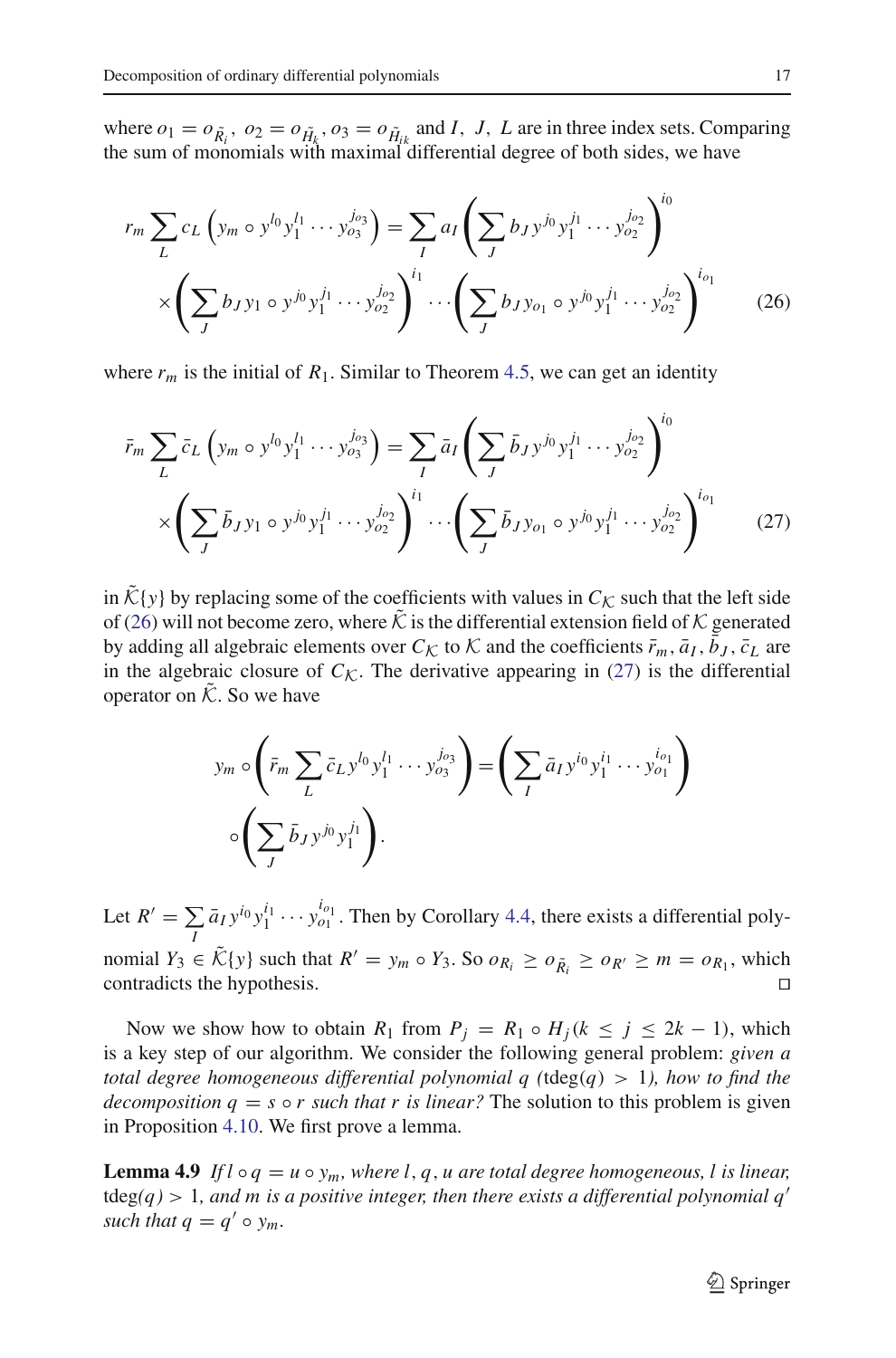*Proof* Let *k* be the minimal subscript such that  $y_k$  appears in *q* and  $q = q_d y_k^d +$  $q_{d-1}y_k^{d-1} + q^{(1)}$ , where *d* is the degree of *q* in  $y_k$  and  $q^{(1)}$  is the sum of the monomials in *q* with degrees in *y<sub>k</sub>* less than *d* − 1. We need to prove that  $k \ge m$ . There are two cases:

*Case 1 l* ◦ *q<sub>d</sub>*  $\neq$  0. Then *l* ◦ *q* = (*l* ◦ *q<sub>d</sub>*)*y*<sup>*d*</sup> + *q*<sup>(2)</sup>, where the degree of *q*<sup>(2)</sup> in *y<sub>k</sub>* is less than *d*. So  $y_k$  appears in  $l \circ q$ .

*Case 2 l* ◦  $q_d = 0$ . Then  $q_d \in K$ , and  $d \geq 2$  since tdeg(*q*) > 1 and *q* is homogenous. Let  $n = o_l$  be the order of *l* and  $l = \sum_{0 \leq i \leq n} a_i y_i$  ( $a_i \in \mathcal{K}$ ). The coefficient of  $y_k^{d-1}$ in *l* ◦ *q* is *l* ◦  $q_{d-1}$  + ( $\sum_{1 \le i \le n} a_i y_{i-1}$ ) ◦ ( $dq_d y_{k+1}$ ).

Note that the order of  $q_{d-1}$  is greater than *k*, so the order of *l* ∘  $q_{d-1}$  is greater than that of  $(\sum_{1 \le i \le n} a_i y_{i-1}) \circ (d q_d y_{k+1})$  and  $l \circ q_{d-1} + (\sum_{1 \le i \le n} a_i y_{i-1}) \circ (d q_d y_{k+1}) \ne 0$ . *y<sub>k</sub>* appears in  $l \circ q$ , too.

Since  $y_k$  appears in  $l \circ q$  and the minimal subscript *j* with  $y_j$  appearing in  $l \circ q =$  $u \circ y_m$  is not less than *m*, we have  $k \geq m$ .

<span id="page-17-0"></span>**Proposition 4.10** *Let q be a total degree homogeneous differential polynomial. Then we can construct a linear differential polynomial l such that if s is a linear left decomposition factor of q then s is a left decomposition factor of l.*

*Proof* Assume that *q* can be decomposed as  $q = s \circ r$ , where *s* is linear and *r* is total degree homogeneous. Let  $v = min\{i : y_i$  appears in  $q\}$ , that is, there exists a differential polynomial *q'* such that  $q = q' \circ y_v$  and *y* appears in *q'*. By Lemma [4.9,](#page-16-2) there exists a differential polynomial *r'* such that  $r = r' \circ y_v$  and we have  $q' = s \circ r'$ . So we need only to consider the case of  $v = 0$ .

Let  $a = \text{deg}_{y}q$ ,  $e = \text{deg}_{y}r$ ,  $n = o_s$ . We can write q, s, r as follows:

$$
q = q_a y^a + \dots + q_1 y + q_0
$$
  
\n
$$
s = s_n y_n + \dots + s_1 y_1 + s_0 y
$$
  
\n
$$
r = r_e y^e + \dots + r_1 y + r_0
$$

where  $o_{r_e} \ge 1$  or  $r_e = 1$  (if  $r_e \in \mathcal{K}$ , thens  $\circ r = (s \circ r_e y) \circ \left(\frac{r}{r_e}\right)$ ). We have  $s \circ r = (s \circ r_e)y^e + (s \circ r_{e-1} + s_n y_{n-1} \circ (er_e y_1) + s_{n-1} y_{n-2} \circ (er_e y_1) + \cdots$  $s_1(er_e y_1)$ ) $y^{e-1} + u_1$ 

$$
= \begin{cases} (s \circ r_e)y^e + u_2 & o_{r_e} \ge 1\\ s_0y^e + (s \circ (r_{e-1} + ey) - es_0y) y^{e-1} + u_3 & r_e = 1 \text{ and } s_0 \ne 0\\ (s \circ (r_{e-1} + ey)) y^{e-1} + u_4 & r_e = 1 \text{ and } s_0 = 0 \end{cases}
$$

where  $u_1, u_3, u_4$  are of degree lower than  $e - 1$  in y and  $u_2$  is of degree lower than  $e$ in *y*.

From  $q = s \circ r$ , we have

1. If  $q_a \notin \mathcal{K}$ , then *s* satisfies  $s \circ r_e = q_a$  or  $s \circ (r_{e-1} + ey) = q_a$ . In this case, *s* is a linear left decomposition factor of *qa*. So, we will find the linear left decomposition factors of *qa*.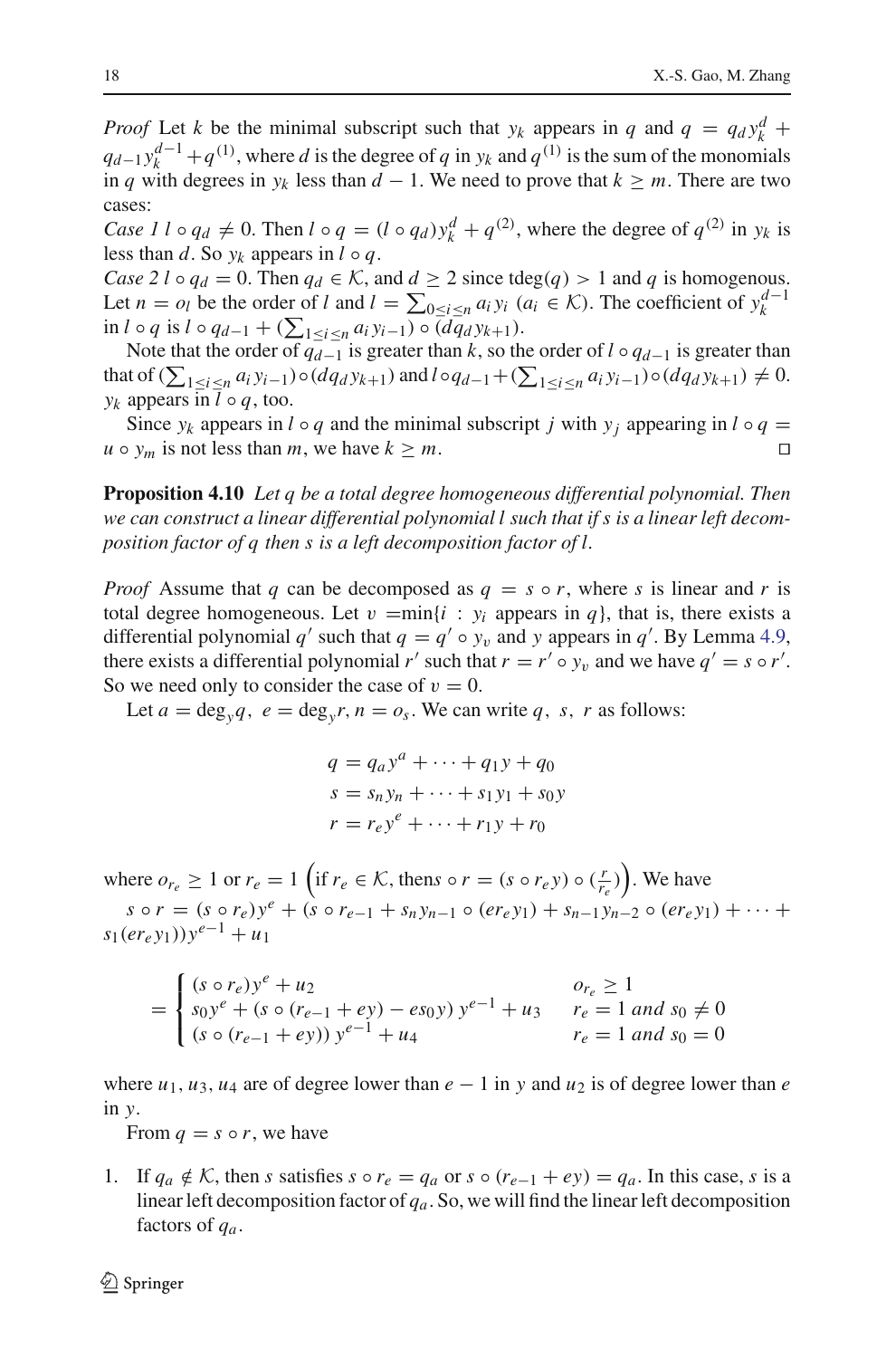2. If  $q_a \in \mathcal{K}$ , then  $s_0 = q_a$ ,  $e = a$  and  $q_{a-1} = s \circ (r_{e-1} + ey) - es_0 y$ . So  $q_{a-1} + a q_a y = s \circ (r_{e-1} + e y)$  and we will consider the decomposition of the linear differential polynomial *qa*<sup>−</sup><sup>1</sup> + *aqa y*.

That is, if *s* is a linear left decomposition factor of *q*, then *s* is a linear left decomposition factor of  $q_a$  or  $q_{a-1} + a q_a y$ . If  $q_a \notin \mathcal{K}$ , repeat the above analysis for  $q_a$ , we will finally obtain a linear differential polynomial *l* satisfying the condition of the proposition.

The above analysis leads to the following algorithm.

<span id="page-18-0"></span>**Algorithm 4.11** *Input: k total degree homogeneous differential polynomials*  $P_k, \ldots, P_{2k-1}.$ 

*Output: a linear differential polynomial l such that if s is a common linear left decomposition factor of*  $P_i$ ( $k \leq i \leq 2k-1$ )*, then s is a left decomposition factor of l.* 

- S1 For *i* from *k* to 2*k* − 1, do steps S2 and S3 to construct the linear differential polynomial *Li* .
- S2  $v = \min\{i : y_i \text{ appears in } P_i\}$ . Find  $P'_i$  such that  $P_i = P'_i \circ y_v$ , that is, replace *y<sub>i</sub>* with *y<sub>i−v</sub>* in *P<sub>i</sub>*. Let  $a = \deg_y P'_i$ ,  $P'_{i,a}$  and  $P_{i,a-1}$  be the coefficient of  $y^a$  and  $y^{a-1}$  in *P*<sup>*i*</sup> respectively.
- S3 If  $P_{i,a} \in \mathcal{K}$ , we have found  $L_i := P_{i,a-1} + a P_{i,a}$ *y*; otherwise,  $P_i := P_{i,a}$ , go to S2.
- S4 Compute the greatest common left decomposition factor *s* of all *Li* by left Euclid algorithm [\[15\]](#page-24-18) and output *s*.

## 4.3 Solve the pseudo linear case

Now we could solve the problem proposed at the beginning of this section. But remember that our aim is to compute the decomposition of *f* and the right decomposition factor of *p* is just a possible right decomposition factor of *f* .

<span id="page-18-1"></span>**Algorithm 4.12** *Input: Differential polynomials f, p, S with*  $d_p = 1$ *,*  $i_p = S$ *. Output: The set of differential polynomials g, h such that*  $f = g \circ h$ , and  $s_h = S$ . *If such g and h do not exist, return the empty set.*

- S1 Let  $d = \text{tdeg}(p)$ . Write  $p$  as  $p = \sum_{1 \leq i \leq d} P_i$  where  $P_i = P_i$ .
- S2 Let  $k = \min\{i : P_i \neq 0\}$ . If  $k = 1$ , let  $s = P_1$ . If  $k > 1$ , execute Algorithm [4.11](#page-18-0) with input  $P_k$ , ...,  $P_{2k-1}$  and with output *s*.
- S3 Let  $\Delta$  be the set of all  $(R_1, \mathbb{P}_1)$  where  $R_1$  is a left decomposition factor of *s* with initial 1 and  $\mathbb{P}_1$  the corresponding constraints for the parameters in  $R_1$ . If  $\Delta = \emptyset$ , the algorithm terminates. If there is no parameter in  $R_1$  or there is no constraint on the parameters appearing in  $R_1$ , we set  $\mathbb{P} = \emptyset$ .
- S4 Let  $M = \{(R_1, \mathbb{P}_1, d_1, d_2) : (R_1, \mathbb{P}_1) \in \Delta, d_1 d_2 = d \text{ and } d_2 \geq \text{tdeg}(S) + 1\}.$
- S5 If  $M \neq \emptyset$ , select a  $(R_1, \mathbb{P}_1, d_1, d_2)$  from *M* and let  $M := M \{(R_1, \mathbb{P}_1, d_1, d_2)\}.$ Otherwise, the algorithm terminates.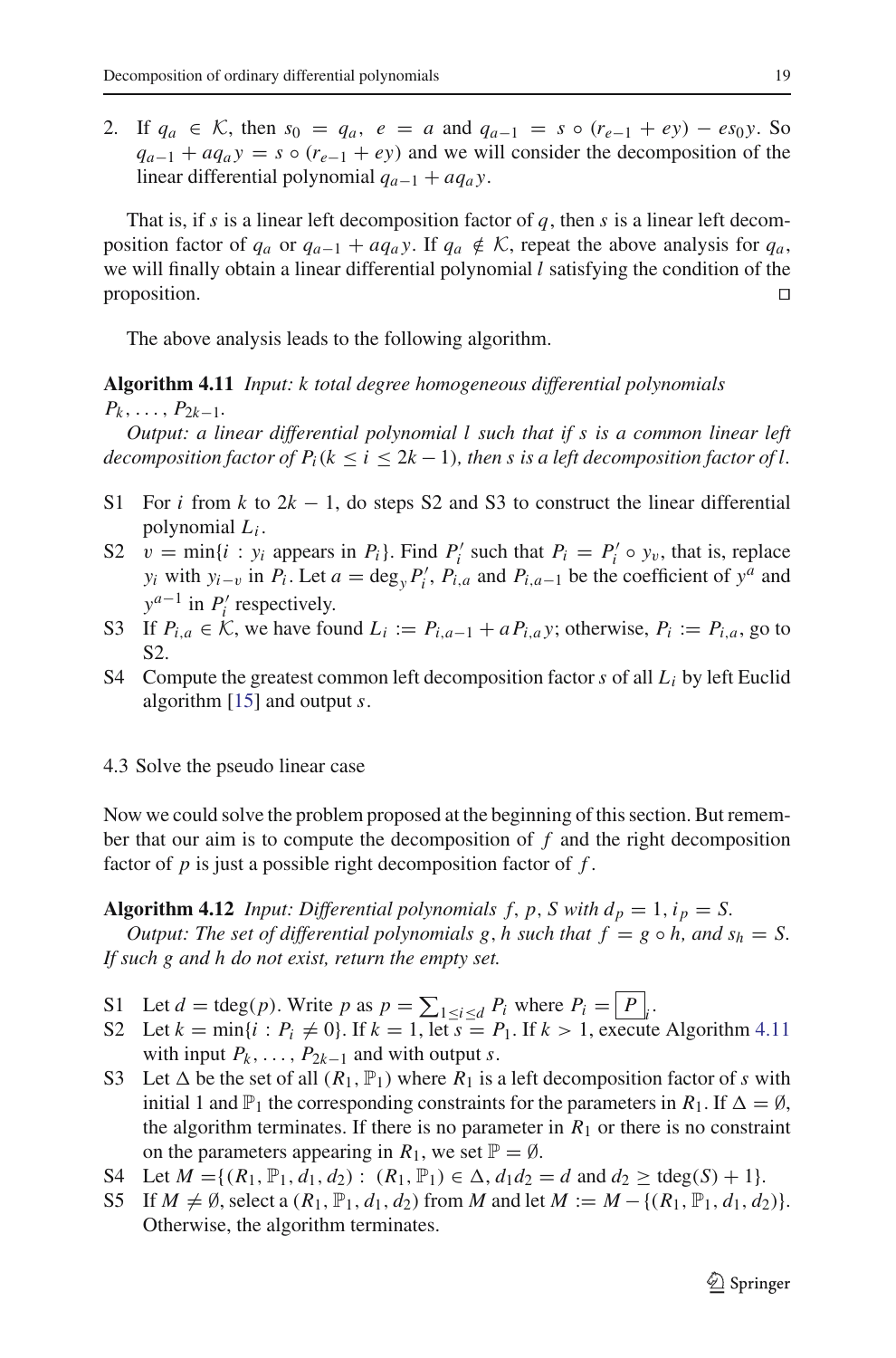- S6 If  $k = 1$ , we can find  $H_1$  by  $R_1 \circ H_1 = P_1$ . Execute Algorithm [4.7](#page-13-2) with input  $R_1$ ,  $H_1$ ,  $p$ ,  $d_1$ ,  $d_2$ ,  $\mathbb{P}_1$  to find an *h* and a set  $\mathbb{P}$ . If  $k > 1$ , we can also find an *h* and a set  $\mathbb P$  similar to Algorithm [4.7](#page-13-2) but using equations [\(23\)](#page-15-2). If *h* does not exist, go to S5.
- S7 Compute a *g* such that  $f = g \circ h$ : let  $g = \sum$  $\sum_{I} g_I y^{i_0} y_1^{i_1} \cdots y_c^{i_c}$ , where  $c = o_f$  and  $i_0 + i_1 + \cdots + i_c$  < tdeg(*f*). Substituting *f*, *g*, *h* in *f* = *g* ◦ *h* and comparing the coefficients of the monomials on both sides, we obtain a parametric linear system *LS* about  $g<sub>I</sub>$ . Solve  $LS = 0$  with methods from [\[24](#page-24-17),[6\]](#page-23-12). If  $LS = 0$  has a solution, output *g*, *h*; else go to S5.

*Remark* In step S7, if *h* constains no parameter, then we can compute *g* by Algorithm [2.2.](#page-4-1) If the coefficients of *h* contain parameters, then the order and total degree of *h* may be changed by the parameters and we cannot know the order or the total degree of *g* exactly. But  $o_g \leq o_f$ , tdeg(g)  $\leq$  tdeg(f) are always true. The size of the linear system might be large. We can reduce the size by comparing the total degree homogeneous parts and the differential homogeneous parts. In most examples, there exist no or very few parameters and some of the coefficients of *h* are independent of the parameters. This can also be used to reduce the size of the linear system.

<span id="page-19-0"></span>*Example 4.13* Continue from Example [3.4.](#page-7-0) We have obtained a *p* from *f* and *S*. Use *f*, *p*, *S* as the input to Algorithm [4.12.](#page-18-1)

S1.  $d = \text{tdeg}(p) = 4$ , write  $p$  as  $p = P_4 + P_3 + P_2 + P_1$ , where  $P_4 = \frac{1}{2t^2} y_1^4$ ,  $P_3 =$  $tyy_1^2$ ,  $P_2 = \frac{1}{2}y^2 + y_1y_2 + \frac{1}{2t}y_1^2$ ,  $P_1 = \frac{1}{2t}y_1$ . S2. By  $k = 1$ , we have  $s = P_1 = \frac{1}{2t} y_1$ .

S3. By  $P_1 = R_1 \circ H_1$  and  $i_{R_1} = 1$ , we have  $R_1 = y_1 + \frac{1}{t}y$ ,  $H_1 = \frac{1}{2t}y$ ,  $\Delta =$  $\{(y_1 + \frac{1}{t}y, \emptyset)\}.$ 

S4. By tdeg(*S*) = 1,  $M = \{(y_1 + \frac{1}{t}y, \emptyset, 2, 2), (y_1 + \frac{1}{t}y, \emptyset, 1, 4)\}.$ 

S5. Choose  $(y_1 + \frac{1}{t}y, \emptyset, 2, 2) \in M$  and let  $M = \{(y_1 + \frac{1}{t}y, \emptyset, 1, 4)$ .

S6. Let  $R_1 = y_1 + \frac{1}{t}y$ ,  $d_2 = 2$ . Substituting these into [\(12\)](#page-8-2), we have:

$$
P_2 = \left(y_1 + \frac{1}{t}y\right) \circ H_2 + R_2 \circ \left(\frac{1}{2t}y\right) \tag{28}
$$

$$
P_3 = \boxed{R_2 \circ (H_1 + H_2)}_3 \tag{29}
$$

$$
P_4 = R_2 \circ H_2. \tag{30}
$$

Since  $o_{R_2}$  < 1,  $o_{H_2}$  ≤  $o_f$  −  $o_{R_1}$  = 2 − 1 = 1 and  $R_2$ ,  $H_2$  are 2−total degree homogeneous, we can assume

$$
R_2 = ay^2, H_2 = b_1y^2 + b_2yy_1 + b_3y_1^2.
$$

Substitute them in [\(28\)](#page-16-3), by Algorithm [4.7](#page-13-2) we have:

$$
b_3 = \frac{1}{2}
$$
,  $b_2 = 0$ ,  $b_1 = 0$ ,  $a = 2t^2$ .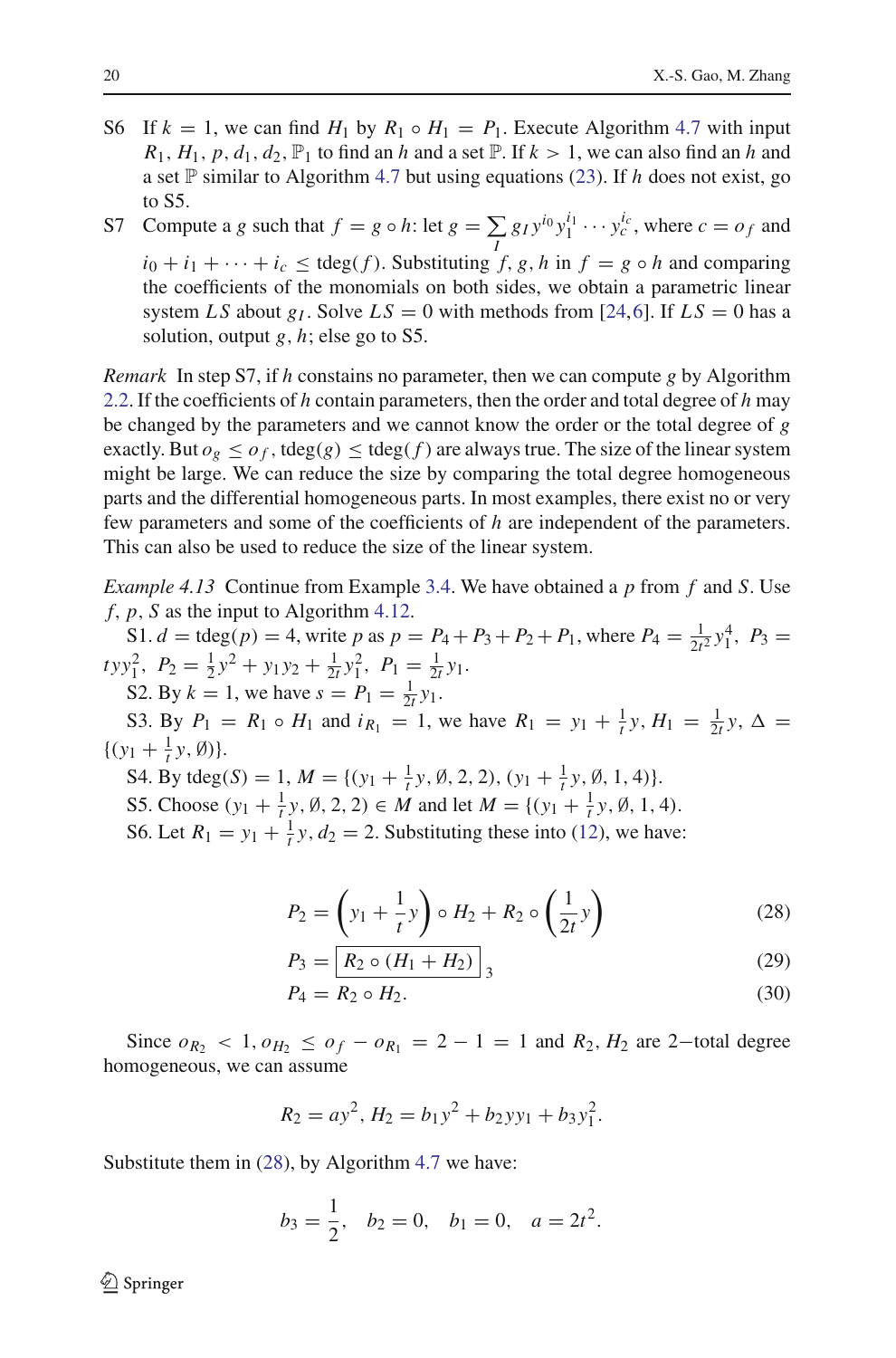So we obtain  $R_2 = 2t^2 y^2$ ,  $H_2 = \frac{1}{2}y_1^2$ . Now substituting  $R_1$ ,  $R_2$ ,  $H_1$ ,  $H_2$  in [\(29\)](#page-16-3) and [\(30\)](#page-16-3), we find that they really hold. So we have the following decomposition for *p*:

$$
p = (R_1 + R_2) \circ (H_1 + H_2) = \left(y_1 + \frac{1}{t}y + 2t^2y^2\right) \circ \left(\frac{1}{2t}y + \frac{1}{2}y_1^2\right)
$$

and  $h = \frac{1}{2t}y + \frac{1}{2}y_1^2$ .

S7. Since there is no parameter in *h*, by Algorithm [2.2,](#page-4-1) we find  $g = 16t^3y^2y_1 +$  $8t^4y^2y_2 + 8yy_1 + 4tyy_2 + 8ty_1^2 + 4t^2y_1y_2 + 2ty$  such that  $f = g \circ h$ .

If we choose  $\{(y_1 + \frac{1}{t}y, \emptyset, 1, 4) \in M \text{ to begin the computation firstly, we will find }$ that there is no solution for *g*, *h*.

## <span id="page-20-0"></span>**5 The algorithm and experimental results**

<span id="page-20-1"></span>As a summary, we give the algorithm to decompose any differential polynomial.

**Algorithm 5.1** *Input: a differential polynomial f in K*{*y*}*. Output: a nontrivial decomposition*  $f = g \circ h$ , *if such* g, *h* exist.

- S1 Let  $f := f f_0$ , where  $f_0$  is the part of f in K.
- S2 Find a polynomial  $g \in \mathcal{K}[y]$  and an  $h \in \mathcal{K}{y}$  such that  $f = g \circ h$  with Algorithm [2.3.](#page-4-2) If such *g* and *h* exist, output  $g + f_0$ , *h*. Otherwise, go to next step.
- S3 Let  $d = d_f$  and write  $f$  as the form  $f_d y_{0f}^d + f_{d-1} y_{0f}^{d-1} + \cdots + f_1 y_{0f} + f_0$ , where  $f_i$  denotes the coefficient of  $y_{o_f}^i$  in  $f$  ( $0 \le i \le d$ ). Let  $T = \{S : S = 1 \text{ or } S = 1\}$ *S<sup><i>i*</sup> is a factor of *f<sub>i</sub>* for all *i* satisfying  $1 \le i \le d$  }. Here two factors *u*,  $v \in T$  are defined to be equivalent if  $\frac{u}{v} \in \mathcal{K}$ . *T* contains non-equivalent factors.
- S4 If  $T \neq \emptyset$ , choose an  $S \in T$ , go to next step; otherwise, terminate the algorithm and return "no nontrivial decomposition exists".
- S5 *S* could serve as a candidate for the separant of *h*. Execute Algorithm [3.3](#page-6-1) with input *f*, *S*. There are three cases:
	- (1) We obtain a decomposition of  $f = g \circ h$ . Output  $g + f_0$ , *h* and terminate the algorithm.
	- (2) We obtain a differential polynomial p with  $d_p = 1$  and  $i_p = S$  such that if *h* is a right decomposition factor of *f* with separant *S*, then *h* is a right decomposition factor of *p*. Go to next step.
	- (3) The output is the empty set. Let  $T := T \{S\}$ , go to S4;
- S6 Execute Algorithm [4.12](#page-18-1) with input *f*, *p*, *S*. If we obtain a decomposition  $f =$ *g*  $\circ$  *h*, then output *g* + *f*<sub>0</sub> and *h*; otherwise *T* := *T*−{*S*}, go to S4.

*Example 5.2* Let *f* be the differential polynomial given in Example [4.13](#page-19-0)

S2. Execute Algorithm [2.3,](#page-4-2) we find that *f* does not have a polynomial decomposition.

S3.  $d = d_f = 1, f_1 = 2ty_1(t^3y_1^4 + 2t^2yy_1^2 + ty_2^2 + 2ty_1y_2 + y_1^2 + y_1), T =$  $\{1, y_1, t^3y_1^4 + 2t^2yy_1^2 + ty^2 + 2ty_1y_2 + y_1^2 + y_1, y_1(t^3y_1^4 + 2t^2yy_1^2 + ty^2 + 2ty_1y_2 + y_1^2 + y_1^2 + y_1^2 + y_1^2 + y_1^2 + y_1^2 + y_1^2 + y_1^2 + y_1^2 + y_1^2 + y_1^2 + y_1^2 + y_1^2 + y_1^2 + y_1^2 + y_1^2 + y_1^2 + y_1^2 + y_1^2 + y_1^2 + y_1^2 + y_1^2 + y$  $y_1^2 + y_1$ ).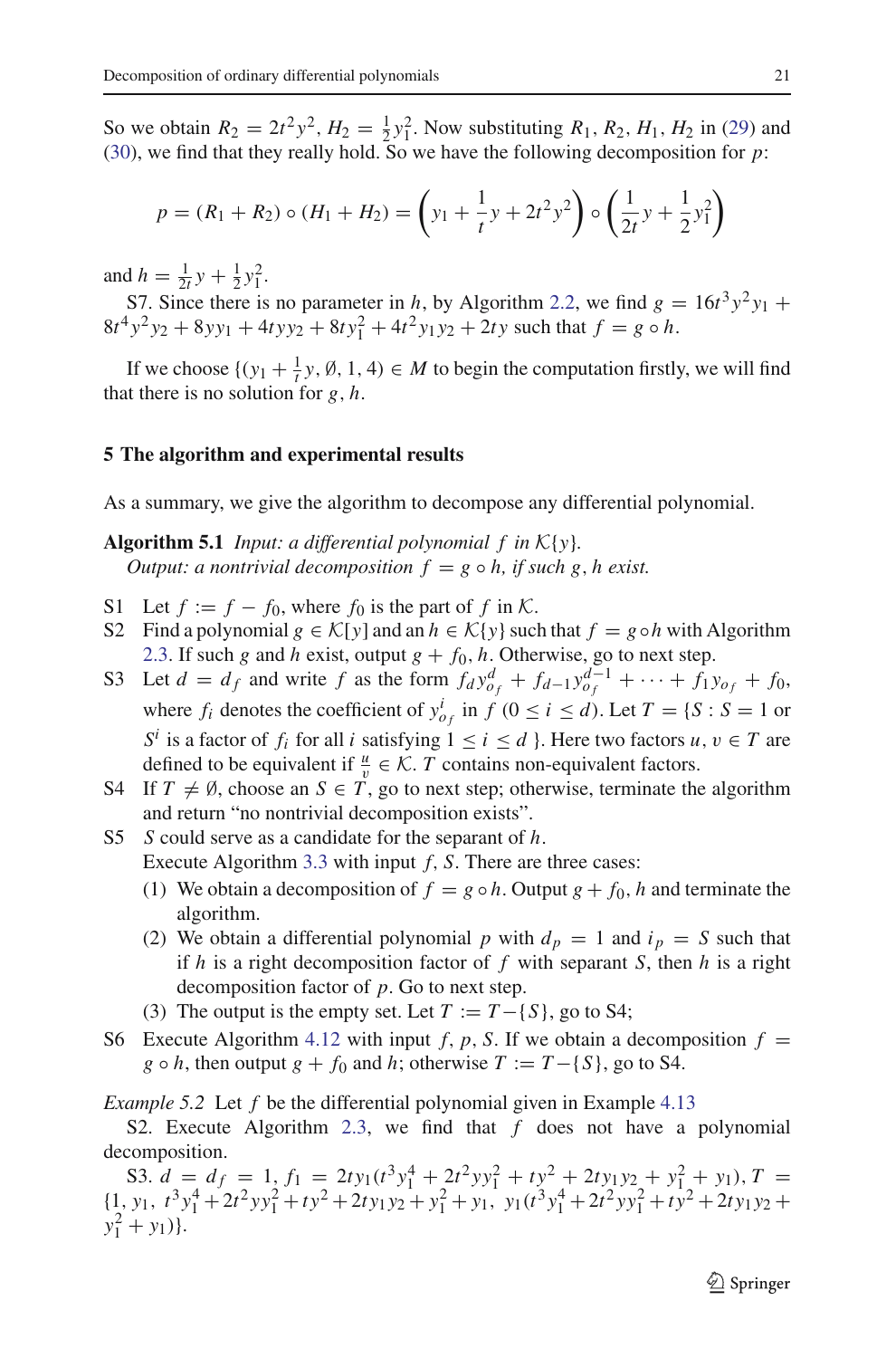<span id="page-21-0"></span>

| <b>Table 1</b> Decomposing<br>randomly generated differential<br>polynomials | $(o_f, t_f, l_f)$ | Time(s) | $(o_f, t_f, l_f)$ | Time(s) |
|------------------------------------------------------------------------------|-------------------|---------|-------------------|---------|
|                                                                              | (2, 10, 33.6)     | 0.2     | (2, 20, 84.5)     | 0.88    |
|                                                                              | (2, 30, 224.2)    | 2.41    | (2, 40, 457.9)    | 5.3     |
|                                                                              | (2, 50, 387.6)    | 4.9     | (3, 10, 181.1)    | 1.6     |
|                                                                              | (3, 12, 258.7)    | 1.8     | (3, 15, 348.2)    | 3.4     |
|                                                                              | (4, 8, 263.3)     | 1.7     | (4, 10, 437.1)    | 3.1     |
|                                                                              | (5, 8, 602.5)     | 4.7     | (6, 6, 403.4)     | 2.1     |
|                                                                              | (7, 6, 1021.9)    | 6.6     | (8, 6, 1349.2)    | 9.8     |
|                                                                              | (9, 4, 301.5)     | 2.1     | (9, 6, 2512.4)    | 23.7    |
|                                                                              | (10, 5, 1905.4)   | 15.4    | (10, 6, 3373.4)   | 38.4    |

S4. Select  $S = 1$ .

S5. Execute Algorithm [3.3,](#page-6-1) we obtain  $p = y_1$ .

S6. By Algorithm [4.12,](#page-18-1) we get no nontrivial decomposition for *f* .

Now, return to S4. Select  $S = y_1$ .

S5. Execute Algorithm [3.3,](#page-6-1) and we obtain  $p = y_1 y_2 + \frac{1}{2} t^2 y_1^4 + t y y_1^2 + \frac{1}{2} y^2 +$  $\frac{1}{2t}y_1^2 + \frac{1}{2t}y_1$  (Example [3.4\)](#page-7-0).

S6. By Algorithm [4.12,](#page-18-1) we have  $g = 16t^3y^2y_1 + 8t^4y^2y_2 + 8yy_1 + 4tyy_2 + 8ty_1^2 +$  $4t^2 y_1 y_2 + 2ty$ ,  $h = \frac{1}{2t}y + \frac{1}{2}y_1^2$ . Thus we obtain a decomposition  $f = g \circ h$ .

We may use Algorithm [5.1](#page-20-1) recursively to find an irreducible decomposition of any differential polynomial, in which each decomposition factor has no nontrivial decomposition.

We implemented Algorithm [5.1](#page-20-1) in the *constant field case*  $K = \mathbb{Q}$  in Maple. In Table [1,](#page-21-0) for each pair of  $(o_f, t_f)$ , we generate ten differential polynomials of order  $o<sub>f</sub>$  and total degree  $t<sub>f</sub>$  randomly and decompose them.  $l<sub>f</sub>$  is the average length of the ten differential polynomials generated randomly. The second and the fourth columns denote the average time on decomposing the ten differential polynomials. All the randomly generated differential polynomials in Table [1](#page-21-0) are indecomposable. In Tables [2](#page-22-0) and [3,](#page-22-1) we generate two differential polynomials *g* and *h* randomly and decompose  $f = g \circ h$ .  $o_f$ ,  $t_f$ ,  $l_f$  are the order, the total degree, and the number of terms in *f* respectively. The running times are collected on a PC with a 3.2 GHz CPU and 512 M memory and are given in seconds. From these results, we may conclude that our algorithm is efficient in handling differential polynomials with hundreds, even thousands, of terms.

The worst case complexity of our algorithm is exponential due to combinatorial selections of all the possible separants of *h* in step S3 of Algorithm [5.1,](#page-20-1) all factors of LODOs in step S2 of Algorithm [4.12,](#page-18-1) solving parametric linear system in Algorithm [4.7.](#page-13-2) It is worth noting that the complexity of factoring LODOs, which is equivalent to decomposing linear differential polynomials, is already exponential [\[10](#page-23-8)]. The practical efficiency of our algorithm is mainly due to two reasons. First, for each selection of the possible separant of *h* and a pair of factors of an LODO, our algorithm is very fast, and for most of the practical problems, the number of selections is not very large. Second,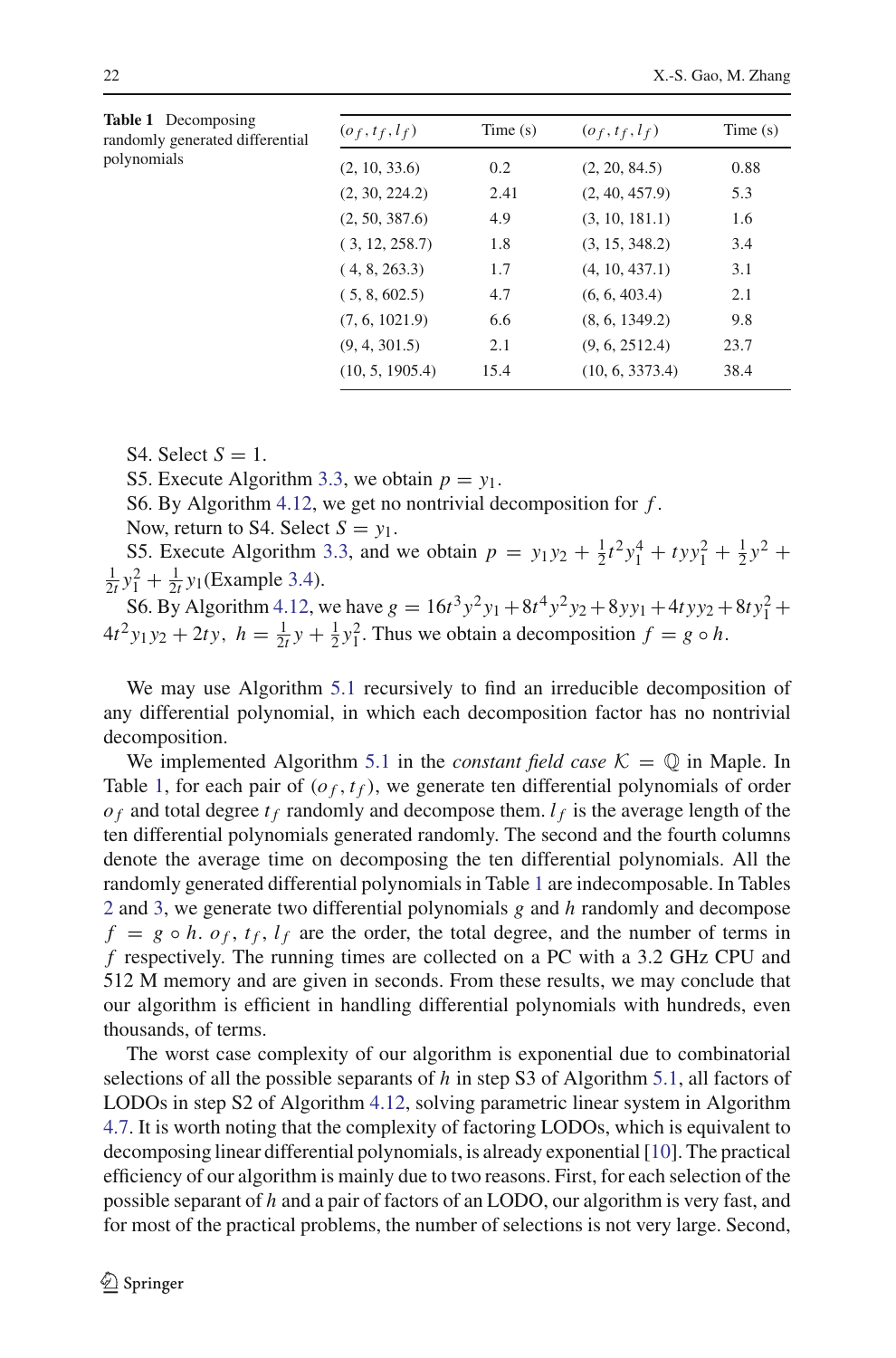<span id="page-22-0"></span>

| <b>Table 2</b> Randomly generated g and h |  |
|-------------------------------------------|--|
|                                           |  |

| $g_1$          | $-27-10y^8-2y^7-23y^5+21y^4-47y^2-43y$                                                                           |
|----------------|------------------------------------------------------------------------------------------------------------------|
| h <sub>1</sub> | $-39y^{2} - 28y^{3} + 27y^{4} - 33y_{1}y^{5} + 17y^{7} - 37y^{6}y_{1} + 17y_{1}^{2}y^{5} + 12y^{5}y_{1}^{3}$     |
| $g_2$          | $-7y + 13y_1 - 15y_1^3 - 46y_1^4 - 48y_1^3y_1 - 35y_1^2y_1^2 - 34y_1y_1^5$                                       |
| h <sub>2</sub> | $-13y_1^2 + 36y_1y^2 - 10y_1^2y_1^2 - 10y_1y_1^3 - 26y_1y_1^3$                                                   |
| $g_3$          | $41yy_1 - 39y_1y^2 - 47yy_1^3 + 50y_1^4$                                                                         |
| $h_3$          | $-34y_1^2y+32yy_2^2+35y_1^2y_1^2+13y_1y_2$                                                                       |
| 84             | $-36y^2 - 44y_1^3 + 28y^3y_1 + 35y^2y_1^2 + 7y_1^4$                                                              |
| $h_4$          | $-49 - 24y_1 - 26y_2 + 6yy_1 - 12y_2y + 46y_3 + 26y_1y_3 - 13y_2y_3 - 21y_3^2$                                   |
| 85             | $16y^2 - 4y_1^4$                                                                                                 |
| $h_5$          | $-3y^2 + 26yy_3^2 - 27y_1y_3y_2 + 34yy_1^2y_2 + y_1^2y_2^2 + 14y_3^2y_2^2$                                       |
| 86             | $-25yy_2^2 + 50y_1^2y_2 + 49y_2^2y_1 + 15y_2^2y_1^2 + 49y_2^2y_1y_2 + 44yy_2^3 + 3y_1^4 + 24y_2y_1^3 - 38y_2^4$  |
| h <sub>6</sub> | $-18y^{2} + 46y_{1}^{2}y - 35y^{4} - 28y^{3}y_{1} + 14y^{3}y_{1}^{3}$                                            |
| 87             | $-y^3 + 46y_1^2y - 19yy_1y_2 + 37yy_2^2$                                                                         |
| $h_7$          | $-36y_1 + 5y_1^2 + 14y_2^2 + 23y_1^2y_2 - 35y_1^2y_1 + 43y_1y_2 - 48y_2^3 - 13y_1^2y_2^2 + 22y_2^3y_1 + 17y_2^4$ |
| 88             | $13y_2^2 - 9y_1^2y - 43y_1^3 + 44y_2^2y_1 - 33y_2^3$                                                             |
| h <sub>8</sub> | $12-10y-48y_3+45y_1+6y_3-38y_1y_3+37y_2^2-40y_2y_3+11y_3^2$                                                      |
| 89             | $38y - 46y_1 + 39y_3 + 9y_1 - 16y_2y + 47y_1^2 + 31y_2^2 + 19y_2y_3$                                             |
| ho             | $-33y_1^2 + 12y^3 + y^3y_1 - 9y^2y_1^2 + 44yy_1^3$                                                               |
| $g_{10}$       | $35yy_1 + 42y_2y - 3yy_2 + 5y_1y_3$                                                                              |
| $h_{10}$       | $-49y - 37y_1^2 + 11y_1^2y_2 + 11y_2^2y_1 - 5y_1^2y_2^2 +$                                                       |
|                | $44yy_1y_2^2 - 40yy_2^3 + 17y_1^4 - 28y_2y_1^3 - 47y_1^2y_2^2 - 5y_2^3y_1$                                       |

<span id="page-22-1"></span>

| <b>Table 3</b> Decompose $f = g \circ h$ | g, h             | $(o_g, t_g)$ | $(o_h, t_h)$ | $(o_f, t_f, l_f)$ | Time $(s)$ |
|------------------------------------------|------------------|--------------|--------------|-------------------|------------|
|                                          | $g_1, h_1$       | (0, 8)       | (1,8)        | (1,64,639)        | 2.48       |
|                                          | $g_2, h_2$       | (1,6)        | (1,8)        | (2,48,1174)       | 14.85      |
|                                          | $g_3, h_3$       | (1,4)        | (2,4)        | (3,16,458)        | 9.32       |
|                                          | $g_4, h_4$       | (1,4)        | (3,2)        | (4,8,994)         | 9.67       |
|                                          | $g_5, h_5$       | (1,4)        | (3,4)        | (4,16,970)        | 17.9       |
|                                          | $g_6, h_6$       | (2,4)        | (1,4)        | (3,16,1229)       | 24.8       |
|                                          | $g_7, h_7$       | (2,3)        | (2,4)        | (4, 12, 1360)     | 11.3       |
|                                          | $g_8, h_8$       | (2,3)        | (3,2)        | (5,6,709)         | 6.5        |
|                                          | $g_9, h_9$       | (3,2)        | (1,4)        | (4,8,231)         | 1.78       |
|                                          | $g_{10}, h_{10}$ | (3,2)        | (2,4)        | (5,8,535)         | 2.17       |
|                                          |                  |              |              |                   |            |

since we consider the constant coefficient case, our implementation uses Lemma [4.2](#page-9-1) to factor LODOs.

To implement Algorithm [5.1](#page-20-1) in the case of rational function field, we need an implementation which gives all the possible factorizations for an LODO. This problem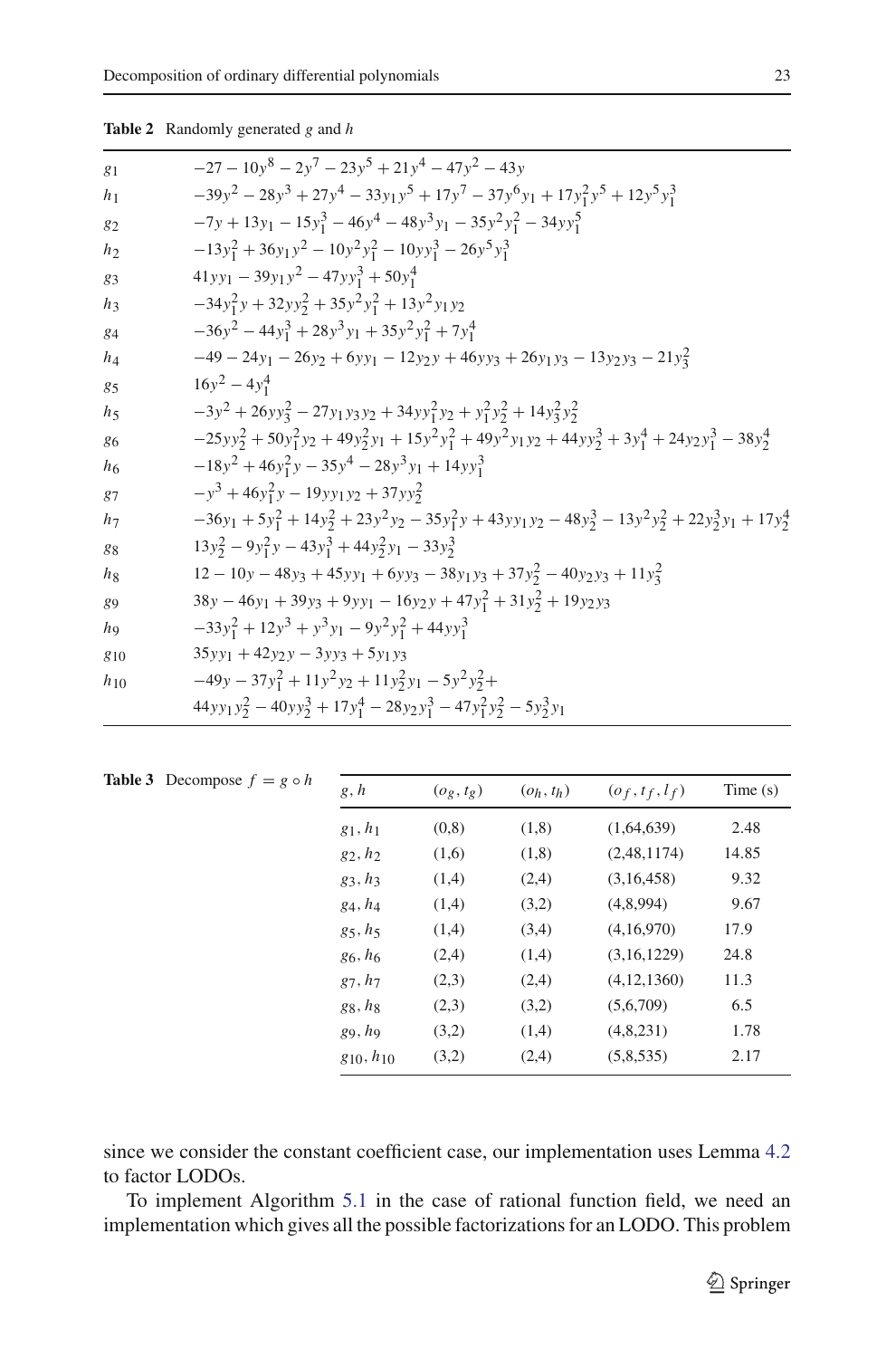itself is also a difficult task and we do not find such an implementation. Based on our experiments on the constant field case and the analysis of our algorithm, we expect that our algorithm provides an efficient reduction of the decomposition of nonlinear differential polynomials to linear ones.

#### <span id="page-23-10"></span>**6 Conclusions**

In this paper, we give a complete and practical algorithm for decomposing nonlinear differential polynomials in one variable and with coefficients in a differential field *K* of characteristic zero. Besides arithmetic operations, the algorithm needs complete enumeration of all factorizations of LODOs, polynomial decomposition, factorization of multi-variable polynomials and solution of algebraic parametric linear equation systems over  $K$ . The algorithm can give all the enumerations of nonequivalent decompositions. If there are parameters in the decomposition factors, then the parameters come from the factorization of an LODO with order not greater than that of the given differential polynomial to be decomposed and they are constrained by some algebraic equations. Experiments show that the algorithm is quite efficient.

Many problems on the decomposition of differential polynomials are still open. The irreducible decomposition of a polynomial is unique in certain sense [\[20](#page-24-19)[,4](#page-23-13)]. Similar results were proved for Ore polynomials and hence for LODOs [\[19\]](#page-24-20). It is interesting to see whether this property is correct for differential polynomial decomposition.

# <span id="page-23-1"></span>**References**

- 1. Alagar, V.S., Thanh, M.: Fast decomposition algorithms. In: Proc. EUROCAL, vol. 85(2), pp. 150–153. Springer, Heidelberg (1985)
- <span id="page-23-0"></span>2. Barton, D.R., Zippel, R.E.: Polynomial decomposition. In: Proc. SYMSAC, vol. 76, pp. 356–358 (1976)
- <span id="page-23-5"></span>3. Bronstein, M., Petkovšek, M.: On Ore rings, linear operators and factorization. Program. Comput. Softw. **20**(1), 27–44 (1994)
- <span id="page-23-13"></span>4. Dorey, F., Whaples, G.: Prime and composite polynomials. J. Algebra **28**, 88–101 (1974)
- <span id="page-23-6"></span>5. Fredet, A.: Factorization of linear differential operators in exponential extensions. In: Proc. of ISSAC'03, pp. 103–110. ACM Press, New York (2003)
- <span id="page-23-12"></span>6. Gao, X.S., Chou, S.C.: Solving parametric algebraic systems. In: Proc. of ISSAC'92, pp. 335–341. ACM Press, New York (1992)
- <span id="page-23-9"></span>7. Gao, X.S., Zhang, M.: Decomposition of differential polynomials with constant coefficients. Proc. ISSAC'04, 175-182, ACM Press, New York (2004)
- <span id="page-23-11"></span>8. Gao, X.S., Zhang, M.: Decomposition of differential polynomials with rational function coefficients. MM-Preprints, vol. 23, pp. 92–112. KLMM, Beijing (2004)
- <span id="page-23-7"></span>9. Giesbrecht, M., Zhang, Y.: Factoring and decomposing Ore polynomials over *Fq*(*t*). In: Proc. of ISSAC'03, pp. 127–135. ACM Press, New York (2003)
- <span id="page-23-8"></span>10. Grigor'ev, D.Y.: Complexity of factoring and calculating the GCD of linear ordinary differential operators. J. Symb. Comput. **10**, 7–37 (1990)
- <span id="page-23-2"></span>11. Gutierrez, J., Recio T., de Velasco C.R.: Polynomial decomposition of almost quadratic complexity. In: Proc. AAECC, vol. 6, pp. 471–475. Springer, Heidelberg (1989)
- <span id="page-23-3"></span>12. Gutierrez, J., Rubio, R., Sevilla, D.: On multivariate rational function decomposition. J. Symb. Comput. **33**(5), 545–562 (2002)
- <span id="page-23-4"></span>13. Gutierrez, J., Sevilla, D.: Computation of unirational fields. J. Symb. Comput. **41**(11), 1222–1244 (2006)